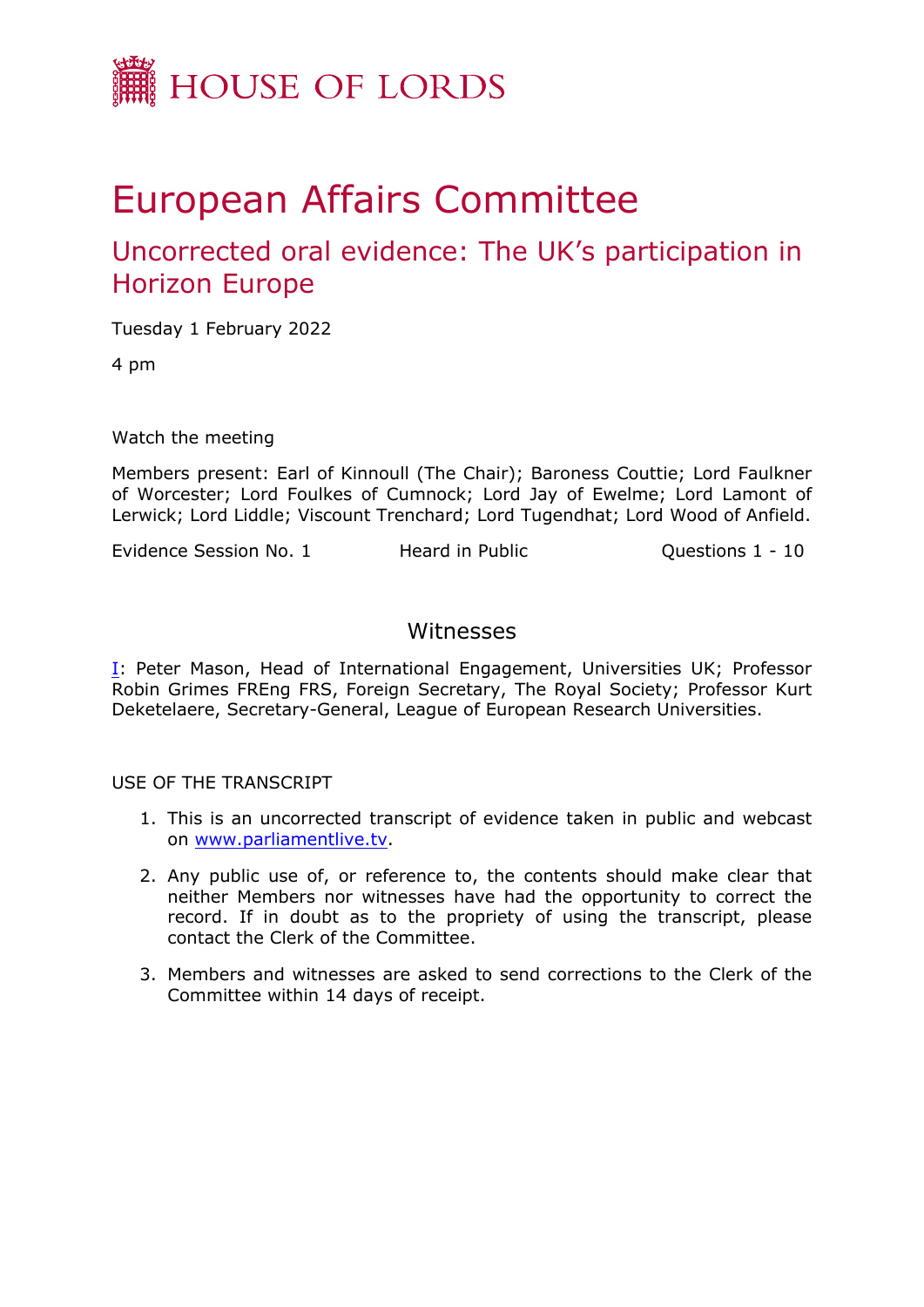# <span id="page-1-0"></span>Examination of witnesses

Peter Mason, Professor Robin Grimes and Professor Kurt Deketelaere.

Q1 **The Chair:** Welcome everyone to this hybrid House of Lords and the European Affairs Committee where we have a public evidence session today on Horizon Europe. We are very grateful indeed to the three witnesses who have agreed to assist the committee. They are Peter Mason of Universities UK, Professor Robin Grimes of the Royal Society, and Professor Kurt Deketelaere of the League of European Research Universities. I am going to ask each of those witnesses to say a few, very brief few words about themselves when they speak for the first time. While we know everything about you, I am afraid those who are watching do not.

As it is a public evidence session, a transcript will be taken and we will forward to you, the witnesses, the transcript in due course. I would be grateful if you could look at that and check that it is correct because we will be using the transcript in what results from this evidence session, which may be a report and a chain of correspondence.

Because we have a lot of questions to get through, I would ask that answers are crisp and also answer the question—otherwise there is a danger that you might be answering a question later in the session.

I will ask the first question, which I suppose is a high-level question, because we will be getting into the detail as we go through the question sets with my colleagues. How important for your institutions is the finalising of the Horizon Europe association for the UK, and how important is it for the wider EU and UK scientific and research sectors? I will start with Peter Mason.

**Peter Mason:** Thank you for the invitation today to address the committee. I work at Universities UK International, which is the international arm of Universities UK, the principal representative body for the UK higher education sector, with 140 member institutions across the country. I work as the head of global research and innovation policy.

To answer your question, it is absolutely critical to the interests of our sector and for the wider EU science and research sectors. It is a question on three fronts. It is essential for enabling and facilitating scientific collaboration with European but also global counterparts. It is a question for the UK particularly of attracting world-leading researchers to our institutions, and for safeguarding institutional research income. Nonassociation, it is fair to say, makes life more complicated in all three respects. I will go into more detail as we progress, I imagine.

**The Chair:** Thank you very much indeed. I am sorry that the volumes are difficult for hybrid sessions. Could you please speak up a bit more because the sound is not very good here in the room? Perhaps I could then ask Professor Robin Grimes to take up the running.

*Professor Robin Grimes:* I am the foreign secretary of the Royal Society. In addition to that, I am professor of engineering and science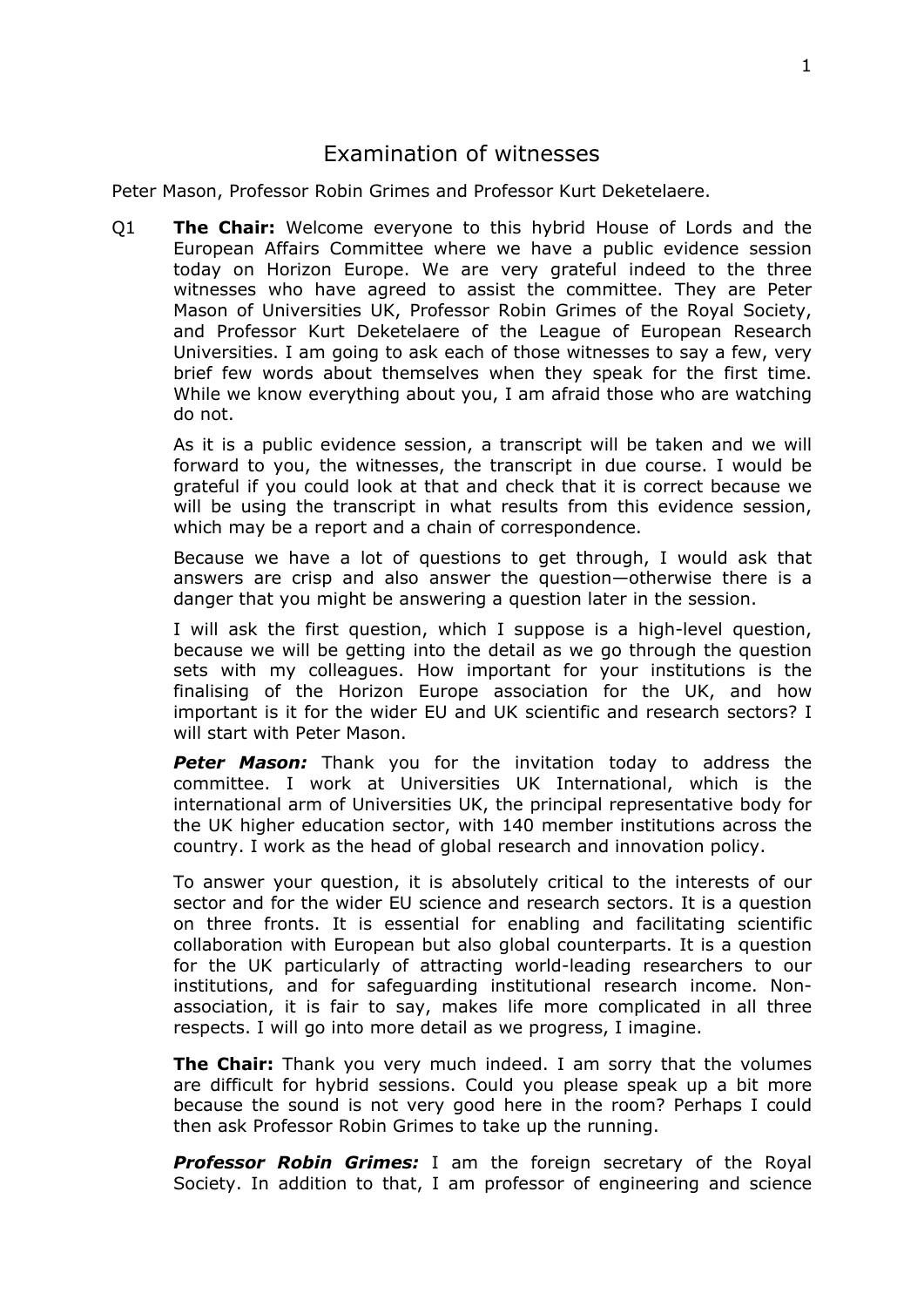materials for energy at Imperial College. Peter made a good start on that question, and I agree with everything he said. I will also come at it from the point of view of how important it is regarded by UK and EU scientists, and the answer to that is very important indeed. They very strongly feel that it is important to have the UK as part of that. UK scientists believe that we should be part of this and for all the reasons that Peter just talked about. So I think plan A has the full support of the UK's research and innovation community.

**The Chair:** That is very helpful. Perhaps I could ask Professor Kurt Deketelaere to come in.

*Professor Kurt Deketelaere:* Thank you very much, Chair, and good evening, everybody. I am the secretary-general of the League of European Research Universities, which is a group of 23 research-intensive universities in Europe, in particular in 12 European countries. Five of our members are in the UK—Oxford, Cambridge, Imperial, UCL and Edinburgh; and two of them are in Switzerland—Geneva and Zurich. Almost one-third of our membership is concerned with association issues, so you can imagine that this is an absolutely crucial issue for the League but also beyond the League. Continental universities all share the same desire that the UK, just like Switzerland, will associate to the framework programme. As Peter and Robin already indicated, the arguments for that are, of course, absolutely valid from our side also. I can only confirm that, from the side of the EU27 regarding universities and university leadership in those countries, the desire is absolutely great that the UK will join Horizon Europe.

**The Chair:** Thank you very much indeed. It is often said that there are wider benefits than just the pure research that is the subject of the money concerned. They might be cultural benefits, other scientific benefits and commercial benefits. Do you believe that that is the case for the whole Horizon programme? If so, are you aware of any metrics that exist so that one can begin to try to measure that? I will begin in the same order with Peter Mason.

*Peter Mason:* I would absolutely subscribe to the view that there are wider commercial, scientific and cultural benefits. These are inherent in international collaborations in research and innovation across the piece, across disciplines and across geographies, which is why we support an increase in the range and scope of international funding opportunities across the board. Can I check that you can hear me, because I know that previously I was a little bit on the quiet side?

**The Chair:** Yes, you are in good shape now. Thank you.

*Peter Mason:* Fantastic. Horizon is important in this regard for several reasons. First, it is a function of scale. It is unparalleled in its size and scale if you look at global research and innovation funding programmes. It is a common pot with excellence as the core assessment criteria, which is different from a lot of the smaller-scale, bilateral and multilateral funding initiatives that we see in different disciplines. It also has a really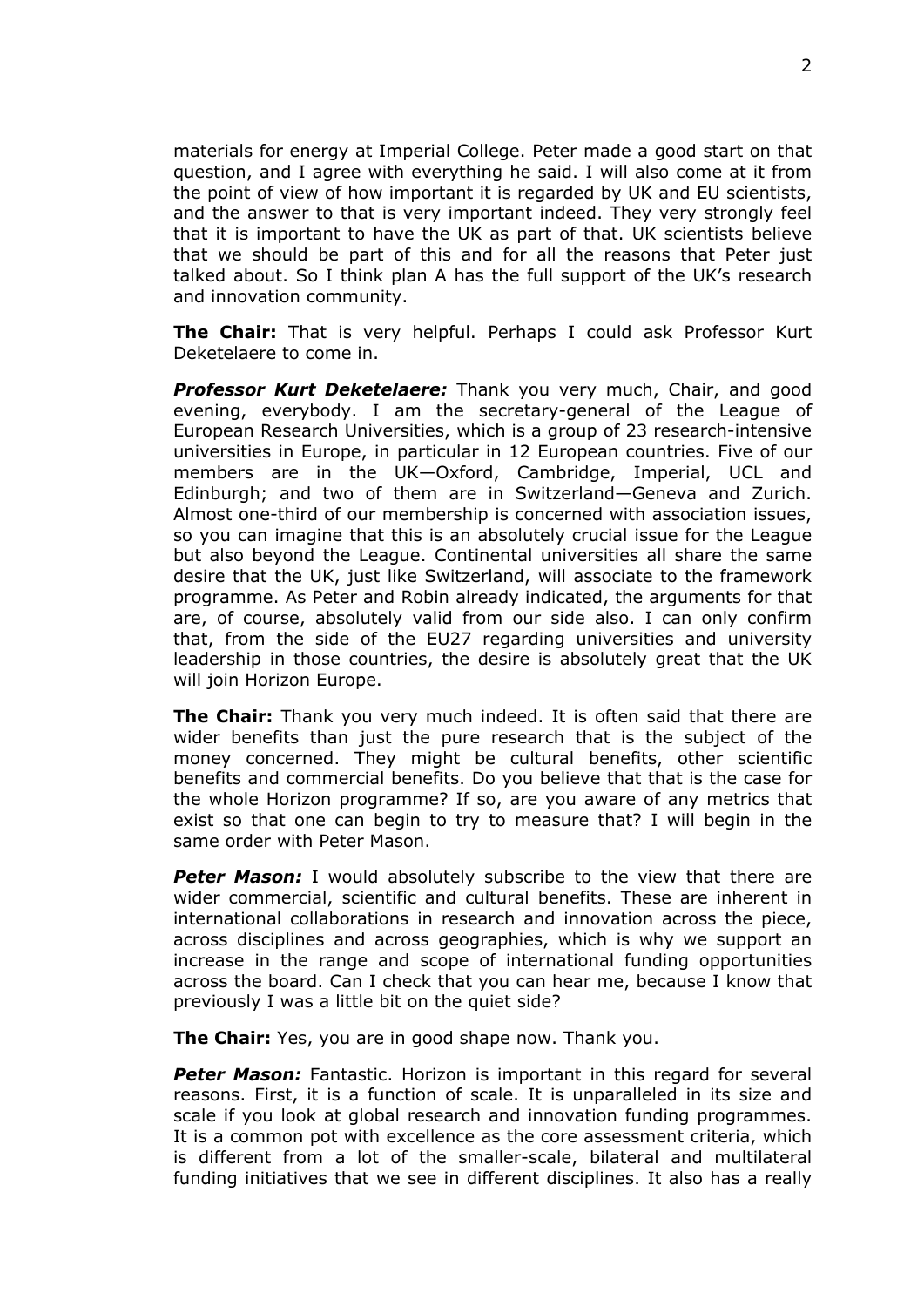long-standing track record established nearly 40 years ago, meaning that a lot of the scientific networks funded through the programme are now very mature and there is that legacy impact.

On top of that, UK research partnerships with our European counterparts tend to be more deep-rooted given the long-standing historic and cultural ties, not to mention the geographical proximity that we enjoy, and, importantly, they are a trusted partner from a risk and security perspective. Undoubtedly, there is a wider set of benefits that go beyond the research outputs alone, which relates to several characteristics of the programme.

In terms of metrics, we could certainly share reports with the committee later that could help to provide quantitative and qualitative evidence.

**The Chair:** I would be very grateful if you could send those to us later. We are very interested in that. Thank you. Could we move on to Robin Grimes, please?

*Professor Robin Grimes:* I am going to expand on something that Peter commented on, which I think is extremely important. It is the point that it is more than just about the money. It is also about more than just a programme called Horizon. It is actually a continuity of a series of programmes. For example, I was involved in FP3, FP5 and FP7. I think I was in FP9. I lose count. It is not unusual for a scientist like me. We researchers have developed all sorts of networks. We have written papers together. We have presented. We have developed ideas beyond into the commercial regime, and we have done that together. We have been challenged through this process as well. The Horizon programme is the combination of an evolution of a set of programmes, which have changed as the requirements and needs of industry and commerce have changed to affect them. Association brings with it a really vast experience, and that is why it is more than the pounds and pence.

In terms of the metrics, I have a little bit of that evidence here. I am going to start off with almost a negative comment, and that is that Switzerland's experience of being shut out of Horizon 2020 for the first few years of the programme has resulted in a significant decrease in projects led by Swiss participants. We can see what has happened to others and understand. There has also been evidence submitted to the Smith-Reid review of 2019, which has tried to understand some of the additional intangible benefits of programme participation, including raising standards, accelerating research processes and increasing diversity. Again, if I could be permitted to send some of those metrics to you afterwards, I would be delighted.

**The Chair:** Thank you very much indeed.

*Professor Kurt Deketelaere:* I would like to focus on another advantage of having the UK on board. I am not going to repeat what Peter and Robin have indicated, but the presence of the UK in the EU in research, education and innovation policy in the past has also indicated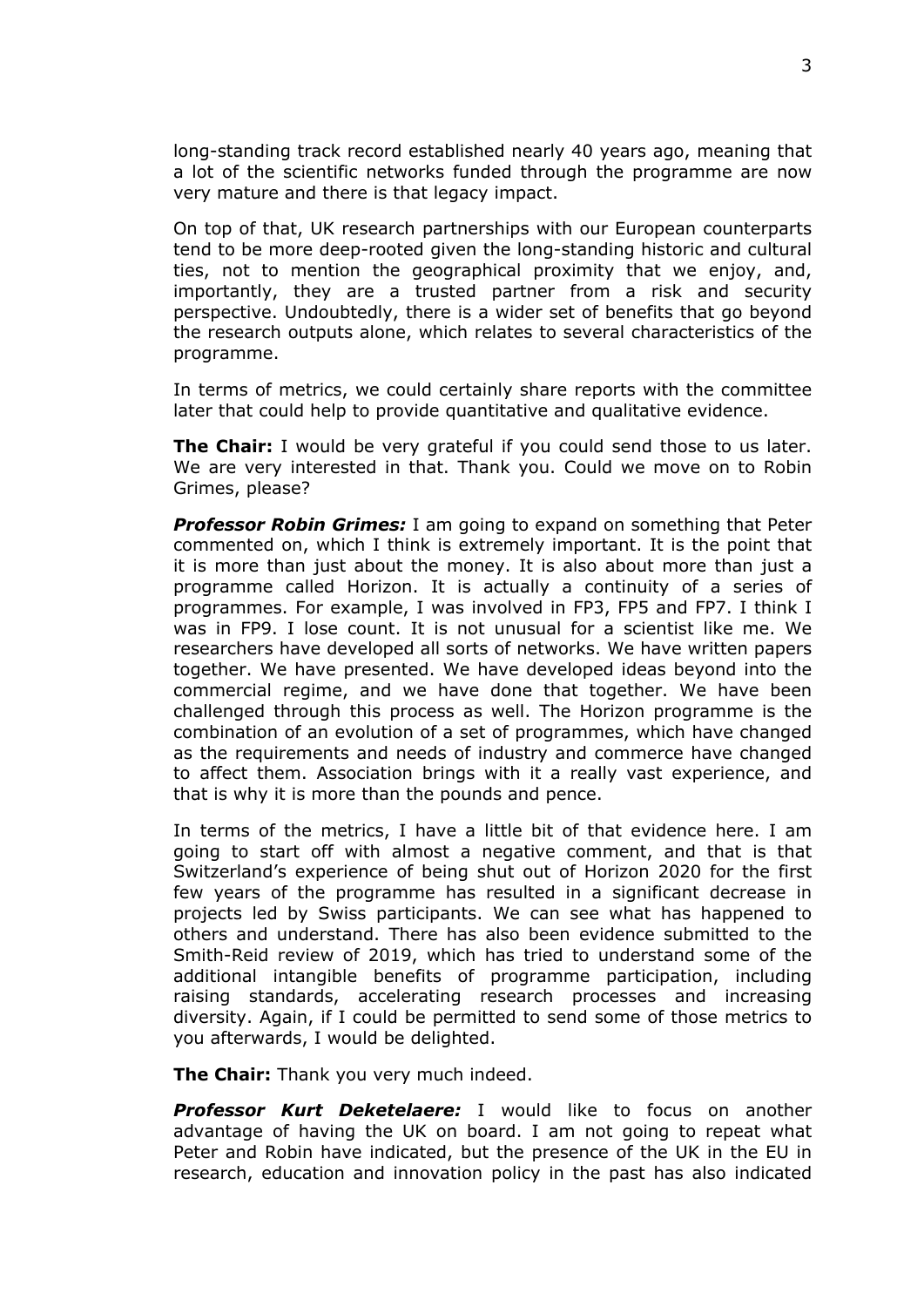very well what was the major contribution of the UK to policy development regarding research, innovation and education in the EU28 at that point in time. We have seen on many issues such as diversity, gender, technology transfer, foreign interference, dual use, the use of animals for scientific research purposes and things like that, that the UK very often was a front-runner. It had developed policies on all those issues that have also inspired many countries in continental Europe when they were reflecting on developing policy on those issues.

It is clear that, if the UK does not associate any more with Horizon Europe, involvement in policy advice and policy formulation will become much more problematic than in the past. Certainly, in the past, I would even have considered this as an export product of the UK, from which continental Europe benefited to a large extent; it would be a pity if that is not possible any more.

**The Chair:** Thank you very much. I am about to hand on to one of my colleagues. In one word, everything you have said would appear to me to suggest that all the Horizons are really win-win for both parties. Would you agree with that?

*Professor Kurt Deketelaere:* Absolutely. A win-win is obvious and is also the reason why I think that on both sides of the channel the support for the UK joining Horizon Europe is so great. In continental Europe, it is not that we would win a lot of money, projects and appointments if the UK does not participate any more. Statistically, that will be the case, of course, but, certainly, that would have a very significant downside if it comes down to collaboration, exchange of staff, joint projects and things like that. That certainly would be an impoverishment of the policy development and the research that can be developed.

**The Chair:** Thank you very much. I was just about to ask the other two about the win-win point, but I do not know if there is anything you can do about your sound, Kurt, because it is still very difficult for us to hear what you are saying. If you can turn it up in any way, we would be very grateful. Perhaps I can put the win-win point for a one or two-word answer, starting with Robin and then on to Peter.

*Professor Robin Grimes:* I think that win-win is demonstrated by the fact that it is not just UK scientists wanting to associate but our collaborators in Europe wanting others to associate. The evidence that it is a win-win is that.

**The Chair:** Peter, are you in agreement as well?

*Peter Mason:* Yes, unequivocally. I have nothing further to add absolutely so.

**The Chair:** Thank you very much. I will hand over to my colleague, Lord Jay.

Q2 **Lord Jay of Ewelme:** This is also in a way an introductory question. Could you explain to us how association with Horizon Europe under the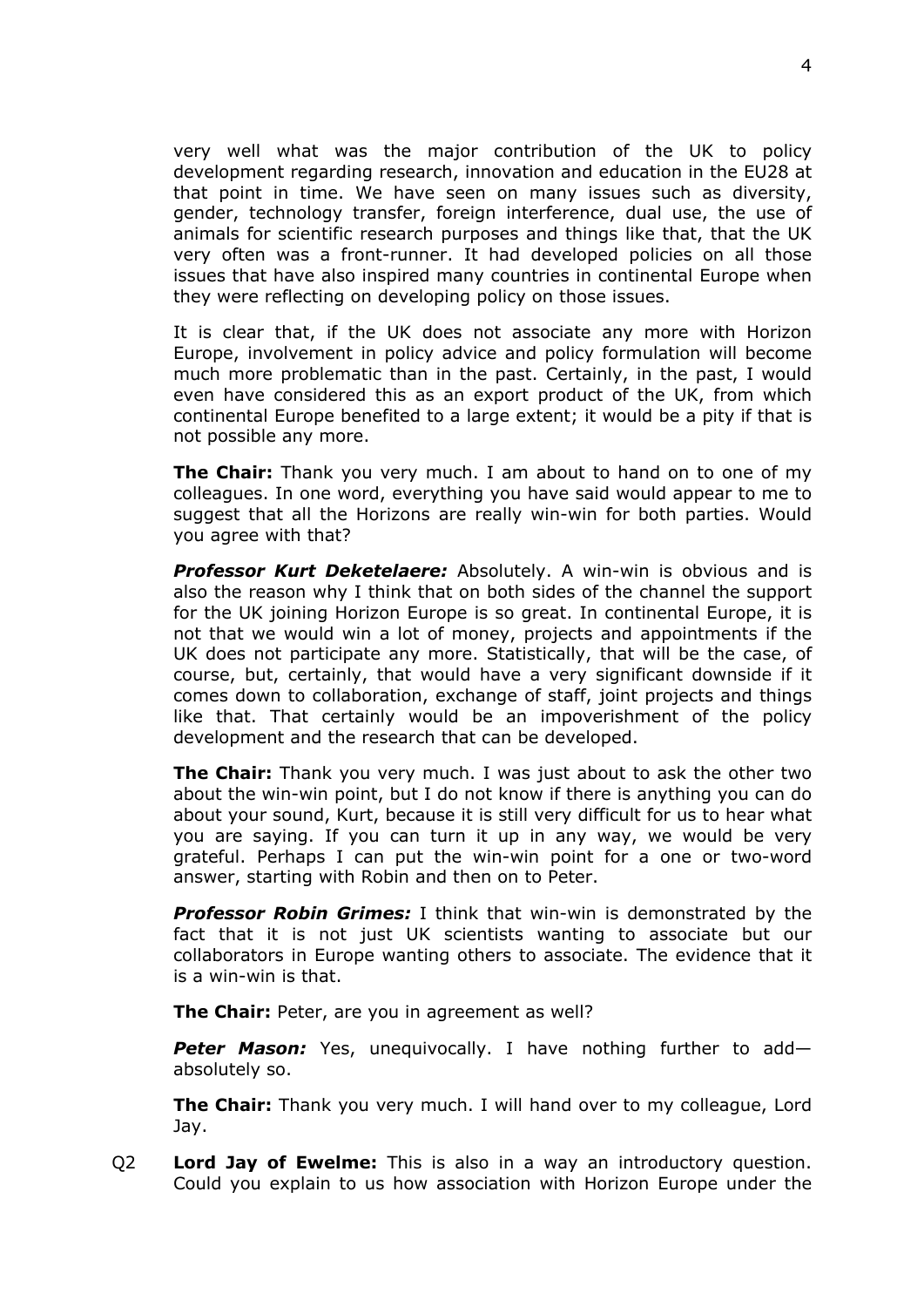terms of the joint declaration, assuming it all goes ahead as we hope, will differ from the position when the UK was a member of the EU? As a scientific participant, how different will it feel?

*Professor Robin Grimes:* There is more budget, and that is always important to understand. I am looking through my numbers here. My memory is that Horizon 2020 ran from 2014 to 2020 with a budget of €77 billion, and the UK received €7 billion in research funding. We were the second largest recipient after Germany. Horizon Europe's budget has increased by €18 billion to €95 billion. As I said, you have to see all of these programmes as an evolution. There are small changes to the various programmes as well to reflect needs more, but they are not tremendously different.

**Peter Mason:** I agree with the point that Robin made about the finances. One of the differences is that the payments that the UK will make will be on a different basis compared to when we were a Member State with a contribution model based on our GDP relative to the EU. There is the addition of a participation fee as well. As we will come on to, the added value of participation continues to justify that.

There are a few other small changes. We will not have a formal oversight role in the programme as we had as a Member State—it is obviously an EU programme—but we would continue to sit on all the programme committees as an observer. These committees tend to operate by consensus, as I understand it, so there is still scope for a UK voice to be heard. There are going to be a small number of calls in which the UK would not be able to participate, which are limited to Member States in a number of duly justified cases, primarily relating to security and a small number of sensitive technologies. But we are reassured that the scope of those exclusions is small and has been reduced through efforts from the EU Council last year.

Finally, another important point is that association is a time-limited agreement compared with life as a Member State where you know you will be part of this programme on an ongoing basis. There is a mid-term review of this agreement under the terms of the draft Protocol, and it is obviously renewable at the end of it. There is that time-limited element. However, the cool thing to add is that none of this changes our view of the fact that association is still the most desirable outcome for the UK.

**Lord Jay of Ewelme:** Professor Deketelaere, do you have any comments on that?

*Professor Kurt Deketelaere:* Perhaps I can add to that. Peter and Robin summarised the situation very well. The differences will not be that big. Obviously, on the basis of the new funding rules, the UK will not be a net benefiter any more. It will be able to take out what it puts into the budget but not more, as certainly was the case in the past. Secondly, as Peter also indicated, the UK will continue to be part of the programme committees, but only as an observer. Imagine that voting will take place there; the UK will not be able to vote. But those programme committees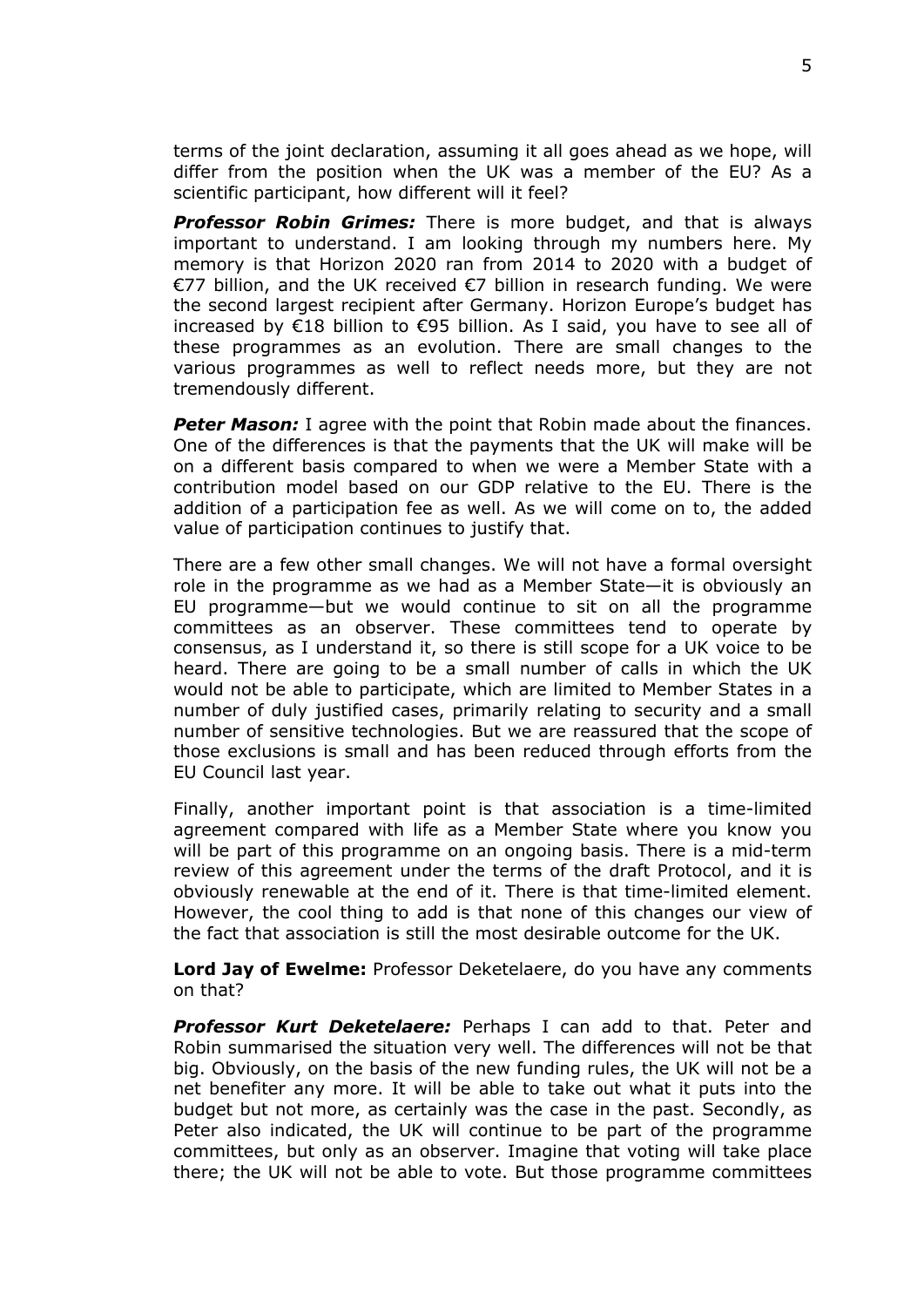do not have the habit of voting. Normally, they decide with a kind of consensus where the observers can participate in expressing their views on what the development should be.

There is one part of the programme where the UK cannot participate. That is the EIC Fund—the European Innovation Council Fund—which is part of the EIC Accelerator. The situation for the academics who apply for EU funding through Horizon Europe will be more or less the same. They will also not be able to be co-ordinators of a project any more, but more or less the basic rules will continue to apply.

**Lord Jay of Ewelme:** I have a final question to Professor Grimes and Peter Mason. I think the answer to this, from what Professor Grimes said just now, is yes. As I understand it, the British Government's contribution is estimated at about  $£15$  billion a year gross over the next seven years or so. Is that good value for money? I take it from what you said that you think it is good value for money. Perhaps you can confirm that.

*Professor Robin Grimes:* That is one of those sorts of questions that takes quite a lot of unpacking. Remember, this is £15 billion over the seven years, not per year. You have to ask what you would have to do in order to develop something else. As a consequence of that, it leads me to the conclusion that it is good value for money. As we have said, it is really not just about money. It is good value because of all the other things that it brings with it and—I keep saying this, and I am sorry I sound like a broken record—all that evolution of networks.

#### **Lord Jay of Ewelme:** Peter Mason, is it good value?

**Peter Mason:** Absolutely. I want to add a little more detail to two of those dimensions that Robin alluded to. First, there is the prestige and the global attractiveness of a lot of the EU funding schemes, particularly the European Research Council, which is difficult for any individual system to replicate at a domestic level. Another really important point when you are talking about value for money is the fact that collaboration with Europe as a region is far more important for the UK than any other individual continent.

If you look at the number of co-authored publications that UK researchers have produced in the last few years, I believe that 13 of the top 20 partner countries are in Europe. Even if you look at the research behemoths, the US and China, collaboration with Germany, France and Italy alone significantly outstrips that. In terms of with whom we are collaborating, there is immense value for money in ensuring our continued access to that fully funded means of collaborating with those close partners.

**Lord Jay of Ewelme:** Thank you very much. That is very helpful. Thank you, Lord Chair.

Q3 **Baroness Couttie:** What are the implications of the delay that we have experienced for the UK science and research community in joining the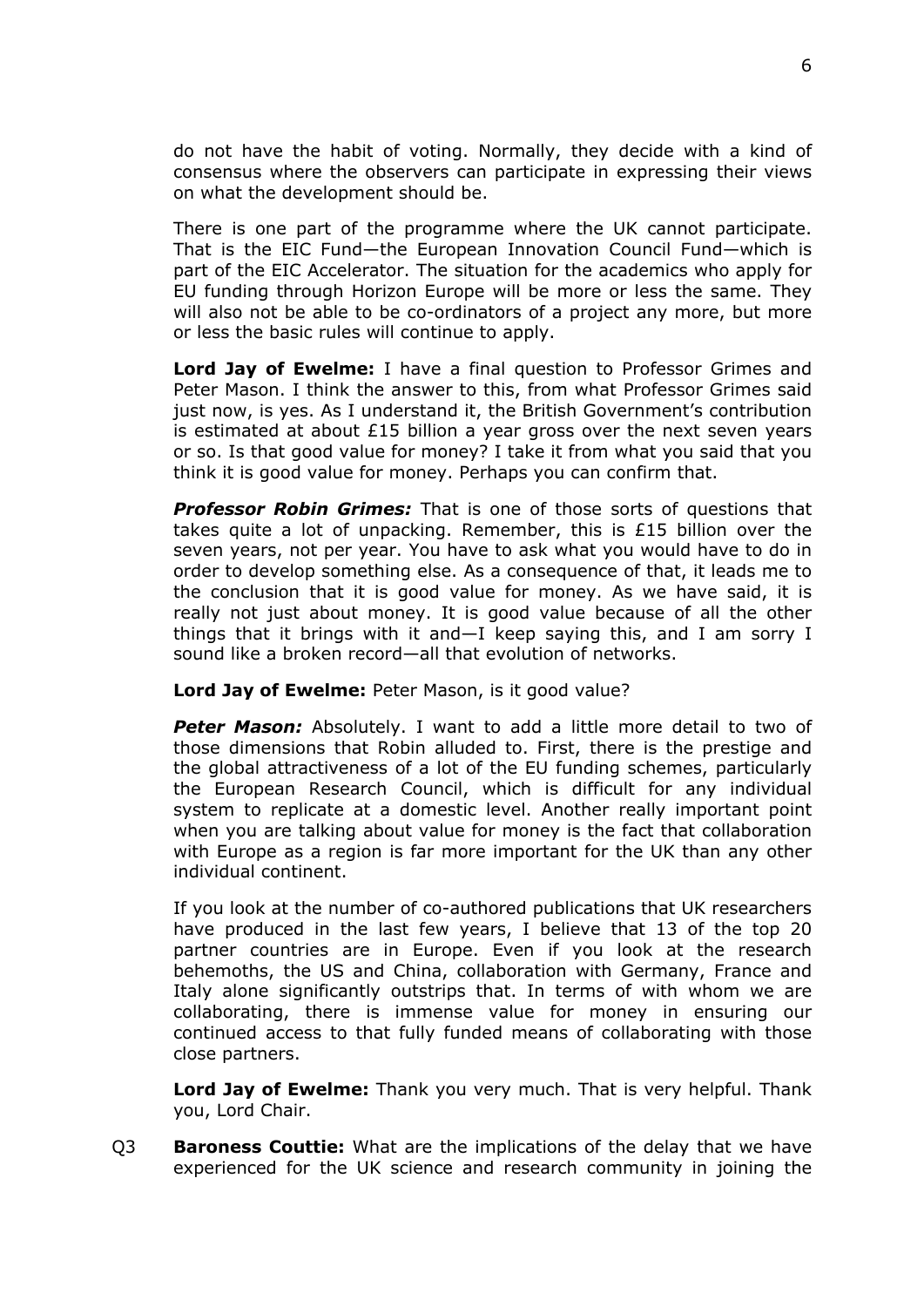association? I will start with Professor Grimes.

*Professor Robin Grimes:* I go back to the concept of the research networks. Because the environment for research collaboration remains very uncertain, there has been an erosion of confidence, and we really have to re-instil that quite urgently through some very clear communication, perhaps, dare I suggest, overcommunicating to ensure that people really get the message.

The problem is that research networks and the scientists in those research networks are a little fragile, frankly. They are constantly evolving; they are reconnecting. When you develop a network to do a project, you take parts of other networks that you had before and reassemble them. They are quite organic things. They need to be nurtured. It is an odd thing to say that scientists can be a little fickle on this, but I am afraid that is what my observations over the years have been.

There is some quite good evidence that the UK has been missing out on research funding since 2016. There have been estimates of £1.5 billion. I am sure we could try to find some evidence for those numbers for you if you would like us to do that. There are also the discussions in the media. In particular, the ERC guarantees and issues, and some of the people who have gained those grants moving to other countries erodes confidence. Those are my main concerns.

**Baroness Couttie:** Thank you very much. If you have any data, it would be useful for us to see it. Peter Mason.

**Peter Mason:** Thank you. Robin has made all the main points I was going to make. There is, as he very clearly explained, the impact on individual researchers but also on institutions and institutional research budgets. We have seen a challenge to the certainty that researchers have enjoyed regarding their participation in the scheme over the last few years, not just in the last few months regarding Horizon Europe, but at the latter end of Horizon 2020. There is a cumulative effect that we are trying to fight against. If you look at where UK participation was in Horizon 2020, in the middle of the programme around 2016 and 2017, compared with where it was at the end, there is already evidence of an opportunity cost in institutional funding.

To give you some context, in the last figures that we have, I believe EU research income was about 12% of total UK university research income. Even a few percentage points' change in that is a pretty significant dent in overall research budgets. I will not go into further detail on the impact on individual researchers, but we are increasingly hearing from our members of examples of counterparts across the continent having doubts about including the UK in particular consortia and really having to fight a battle about certainty in the scientific community. I absolutely echo the ask for a concerted comms effort around this. We will perhaps come on to the UKRI guarantee, which obviously has a key role to play.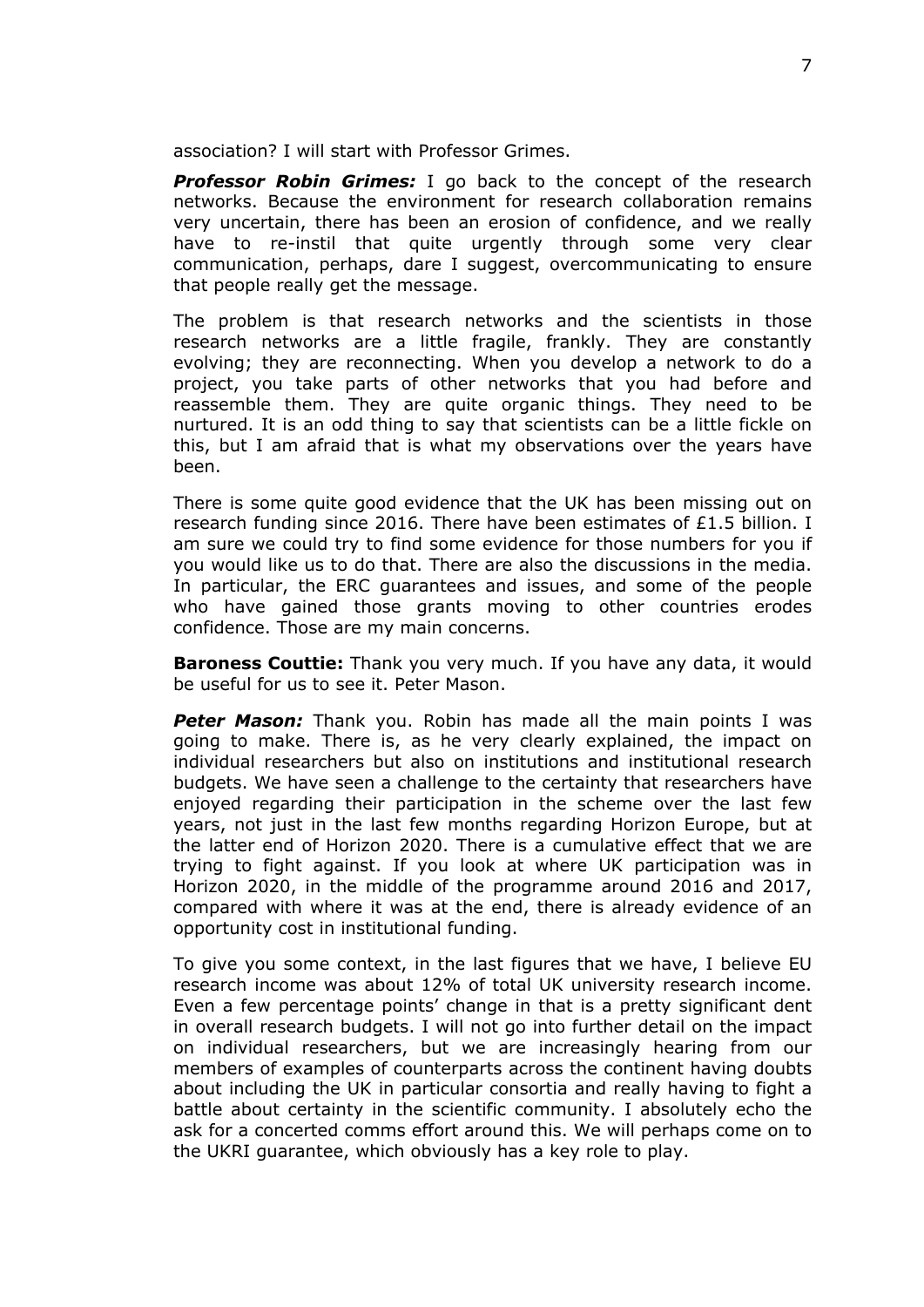**Baroness Couttie:** Thank you. Professor Deketelaere, do you have anything to add?

*Professor Kurt Deketelaere:* I confirm what Peter just indicated. It is a job for us on the continent to keep on convincing and stimulating researchers in our universities to continue what they did in the past, such as inviting UK colleagues and setting up joint projects. Do not be discouraged by the delay and all the politics that are involved. Within the League of European Research Universities, we have continuously given the message to keep on collaborating and applying together with UK colleagues, hoping that at the end of the day it will get in order.

It is clear that, as the weeks and months pass by, it becomes more and more problematic, in the sense that on the continent people want guarantees that everybody there will be able to play their role in the consortia that they are composing, and that, from a financial point of view, they will contribute to the work that has to be done. It is clear that the longer it takes, the more difficult it becomes to convince people to continue business as usual.

**Baroness Couttie:** Thank you. You have all talked about the concern about funding and the difficulties that institutions are now facing getting funding for new applications. The Government have guaranteed funding for existing applications to the programme. Has that in any way mitigated some of the issues that you have been talking about? Perhaps Professor Grimes could go first.

*Professor Robin Grimes:* It is very much to be welcomed. The Government, as I said in my last answer, need to do more to ensure that people are aware of that and to make it quite clear that it is a guarantee. That will always help. I still think the ultimate guarantee would be swiftly to resolve association with Horizon Europe. That is what is really going to give the long-term certainty that people are looking for.

**Baroness Couttie:** Thank you. Peter Mason.

**Peter Mason:** Yet again I agree, but with one caveat. While the guarantee as a whole is very much to be welcomed, the fact that it is still limited to the first tranche of calls—I think about seven or eight calls are explicitly covered in the existing guarantee—is somewhat problematic, and we would definitely welcome an expansion of that call. We have said to the Government that we would see a comprehensive guarantee for third-country participation—that is to say participation on a self-funded basis—as a core element of plan B as a whole. We would certainly welcome that being expanded.

Similarly, we are aware that researchers are still waiting for the green light to register their grant funding with UKRI. Due to the bureaucratic process, that has to be completed at the commission side with the completion of grant agreements, which is creating some additional stress. As Robin said, the best resolution is swiftly completing the association process.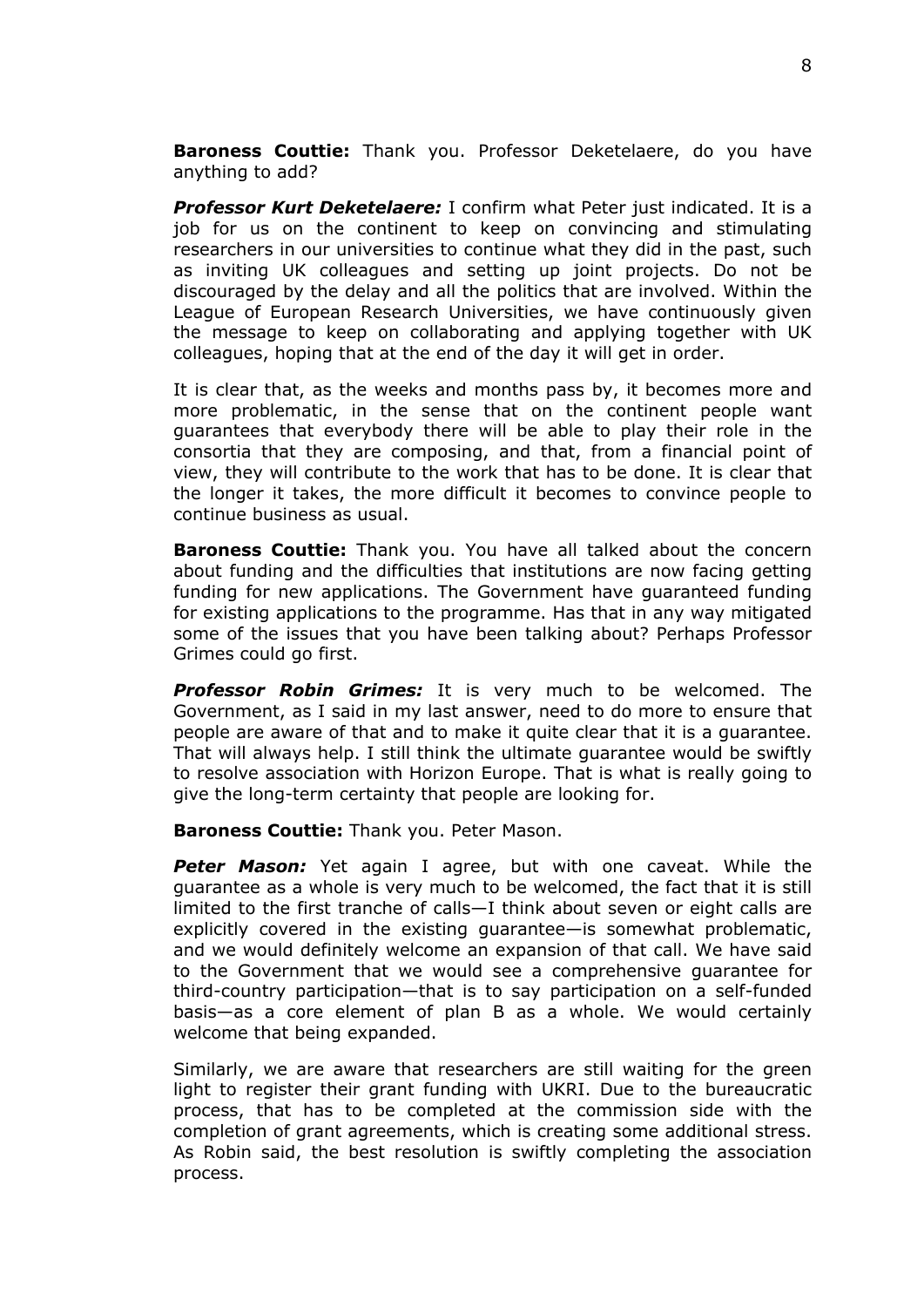**Baroness Couttie:** Thank you. Professor Deketelaere, do you have anything to add?

*Professor Kurt Deketelaere:* Indeed. I hope the safety net that the UK Government have installed is clear for most UK researchers, although the messages that we get from our UK members often indicate that it is clear if it concerns ERC grants, for example, but it is not so clear for many other grants that can be won under Horizon Europe. Secondly, it is clear that the safety net is still a little bit troubled when it concerns our continental members. The way this will be developed, applied and, one hopes, extended, is not often very clear to our members in the EU27. There is a job for us to explain that, if they are involved in consortia and things like that, there is a certain financial guarantee. The question is then how long everything is covered by the guarantee. It still remains quite obscure at the end of the day for many continental partners.

**Baroness Couttie:** Thank you very much indeed.

Q4 **Lord Liddle:** Pursuing further, Professor Deketelaere, the impact on European institutions of what we are seeing in the delay in implementation, do you think that, in European universities when scientists are beginning to think about new projects that they are putting forward for grants, there is already visible a tendency to say, "Let's not bother with the British because of all the funding uncertainties"?

*Professor Kurt Deketelaere:* Absolutely. We are not going to deny that. It demands conviction from our side and persuasion of people not to give into that. In many places, you hear, "Should we still do that? Should we still go on with that?" The good thing is that we have seen in our group of 23 universities that Brexit and everything surrounded by it has none the less had a positive effect. Many of our continental members have signed and operationalised stronger bilateral agreements with our UK members than they did in the past. It has a number of positive effects that cannot be denied, but it is clear that more and more universities, certainly if it takes longer and longer, ask themselves whether it is still worth doing.

**Lord Liddle:** I was chairman of Lancaster University for seven years until relatively recently. One of the things we noticed after the referendum was more reluctance by continental scientists and academics to take jobs that were offered to them at Lancaster. Obviously, the people dimension is an important element of whether people feel part of a network. At Lancaster, about 20% of our academics were from the EU. If that number declines, the likelihood of people seeking partnerships will decline. Is that an issue?

*Professor Kurt Deketelaere:* It is certainly a problem, and the problem is increasing daily. One of the major consequences of non-association, in my view, and I have warned about it many times, is that we will get not only a much more limited influx to the UK from academics from the continent but an exodus, a word I often use, of a lot of top academics from the UK to other countries. The best example, or the most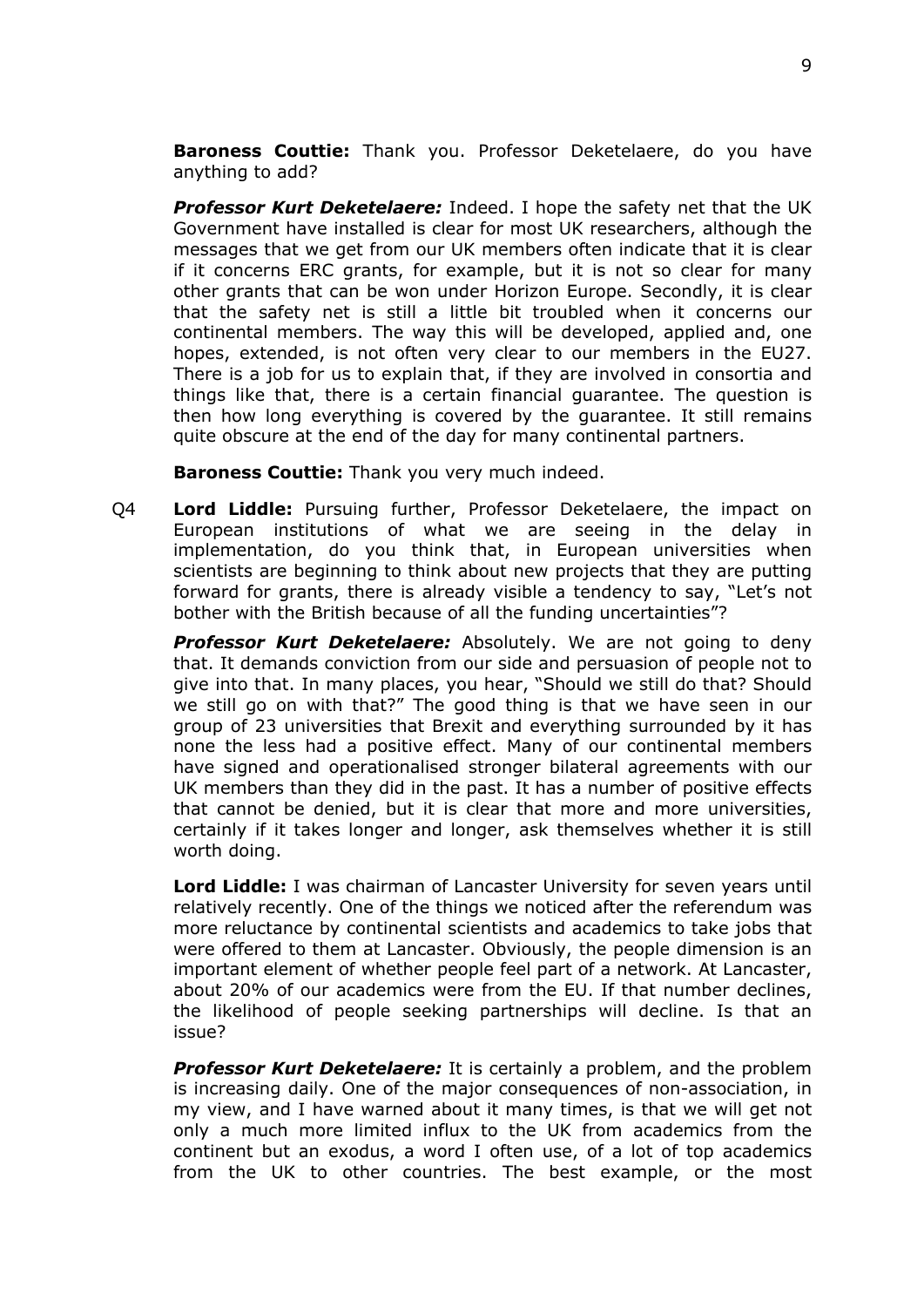problematic case, is the whole group of ERC grantees who are based in the UK. If association does not go through, those people will have to decide at a certain point in time whether they are going to move every year for six months to an EU Member State or an associate EU member state where they have to be to comply with the conditions of their ERC grant, and then spend the rest of the year in the UK.

A lot of universities in the EU27 are already pitching to ERC grantees in the UK, in view of possible non-association, in order to convince them to come to universities in the EU27 to make sure that they can continue to comply with the conditions of their ERC grant and make life certainly a bit easier for those people. We are certainly not stimulating that. We still hope that at the end of the day Protocol I will be signed to operationalise association, but it is clear that we cannot deny that a kind of football transfer system is starting up in continental Europe looking at the best people—those ERC grantees are of course the best people—who are based in the UK and can perhaps be seduced by all kinds of interesting offers from EU27 universities.

**Lord Liddle:** Have you noticed any other trends on the continent as a result of the delay in the implementation of the agreement?

*Professor Kurt Deketelaere:* It is clear, as we already indicated in our answers, that universities are reluctant to make UK universities partners in consortia and are not being able to be a co-ordinator any more for research projects under the framework programme and things like that. It is not the research policy, but in educational policy last week the *Times Higher Education* indicated a significant reduction of bachelor students coming from the continent to the UK. Increased tuition fees do not play to the advantage of the UK. You feel that in the continent there is a whole kind of movement that, if this association is not going to go through, we will choose other priorities and other partners. We can say as LERU that we continue to push our members to keep going, but at the end of the day it will have to be yes, but no.

**Lord Liddle:** Thanks for that rather depressing reply.

Q5 **Lord Foulkes of Cumnock:** We are hearing the problems of the delay. Would each of you like to hazard a guess about what is causing the delay in the agreement of UK association and why it has not yet been finalised? Do you think, for example, that Horizon Europe may be being used as a bargaining chip in relation to other disagreements that we have with the European Union?

**Peter Mason:** It would appear to be the case that the question of association is being used as part of the negotiating capital, I suppose you would say, in the context of the broader range of issues stemming from the implementation of the TCA and the Withdrawal Agreement. The Commission has not confirmed this officially, to my knowledge, but there were some comments from the Commissioner for Innovation, Research, Culture, Education and Youth last year in a European Parliament hearing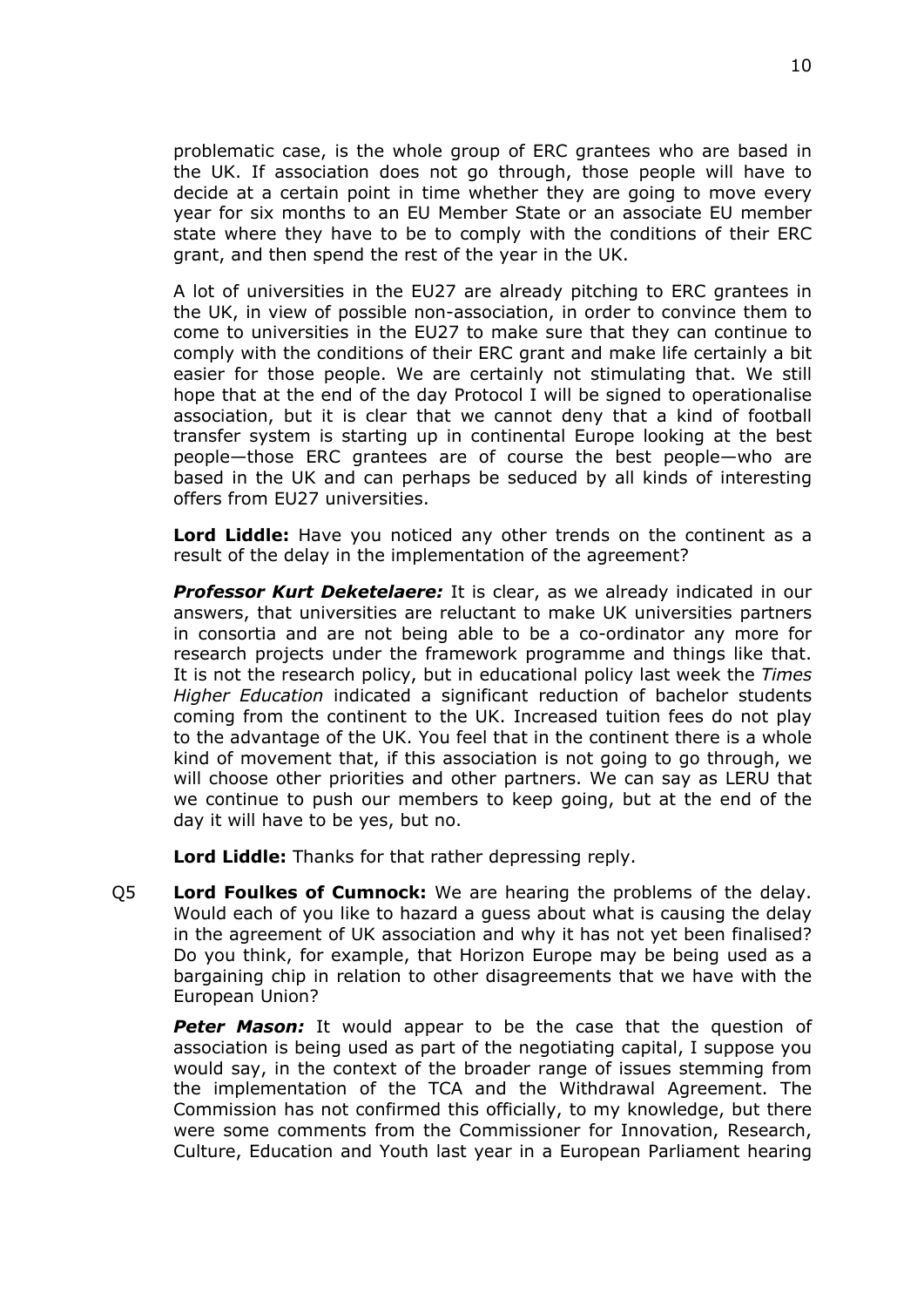that obliquely alluded to the question of the Northern Ireland Protocol alongside the question of association.

One thing we are aware of, which I am sure Kurt will probably speak to in more detail, is that this is seemingly part of a broader trend for the Commission to treat participation in science programmes as part of the range of negotiating tools it has at its disposal in its negotiation of various treaties. As he mentioned, Switzerland is currently in the same situation. We from a Universities UK International perspective think that is regrettable, and we are very grateful for the support of a wide range of European science and university stakeholders, including LERU, a number of other university networks and our European umbrella body, the European University Association. We welcome their support in calling for the Commission to depoliticise the issue.

Next week, there is a pan-European campaign being launched called "Stick to Science", which is urging the EU to change direction and expedite the association of the UK and Switzerland to the programme. I believe there is a Twitter feed @Stick2Science if you want to follow it.

**Lord Foulkes of Cumnock:** Thank you. Professor Grimes, do you agree with that, and do you have anything to add?

*Professor Robin Grimes:* I agree with that, and I thought that was a rather excellent piece of advertising for the new programme, which the Royal Society knows about and is very supportive of.

Research funding in collaborations is an area of constructive engagement, and it should not be politicised. Conversely, science is often a diplomatic issue. Science relationships, the sort of things that we are talking about here, help to forge diplomatic relationships, particularly on technology issues where agreements between scientists provide the confidence for politicians to see that specific agreements are possible. It is not political, but it can be useful in that regard.

**Lord Foulkes of Cumnock:** Professor Deketelaere, do you agree from the other side of la Manche?

*Professor Kurt Deketelaere:* Let me perhaps be a bit more outspoken than my colleague.

**Lord Foulkes of Cumnock:** Good.

*Professor Kurt Deketelaere:* I do not think it is a bargaining chip: I am sure it is a bargaining chip. It is a bargaining chip on both sides of the Channel. The UK Government know that the EU absolutely wants the UK to associate, so the UK Government are looking at the price they can get for that. If the price is, for example, excluding the European Court of Justice from the application of the Northern Ireland Protocol, it is clear that that is a step too far for the EU and that the EU can never comply with it. On the other side, the EU also knows that the UK academic world absolutely wants to join the framework programme and is abusing that.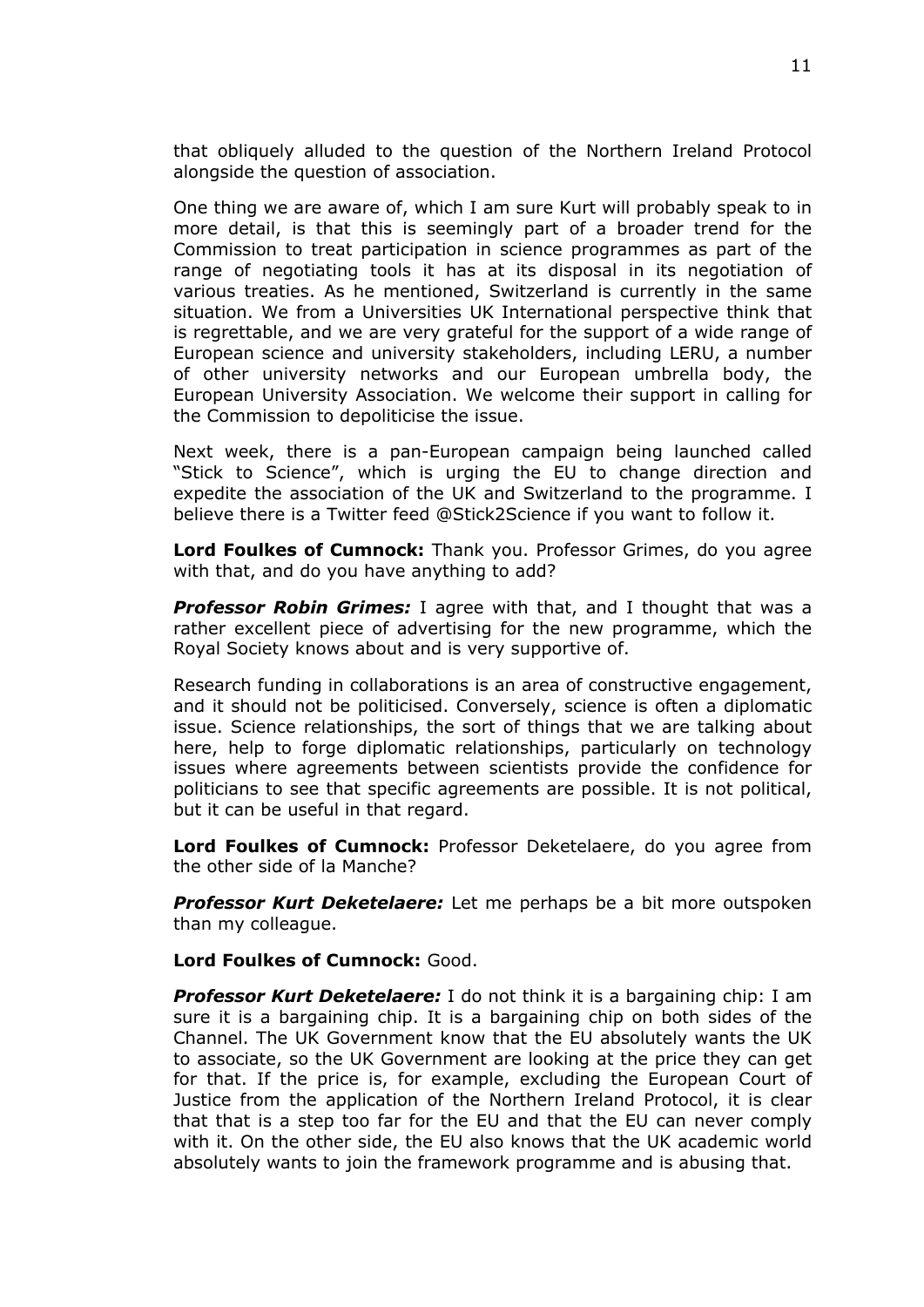As Peter already indicated, I see the same happening for my Swiss members. The Swiss Government are saying, "We want to be tough visà-vis the EU because we have elections in 2023 coming up, and we are certainly not going against the mood in Switzerland that the EU and Brussels cannot dictate what is happening here". On the other side, the EU is saying, "Before Switzerland can associate again, it has to sign this new co-operation agreement that we have negotiated". We see that on both sides, between the EU and the UK and between the EU and Switzerland, there is an abuse of the Horizon Europe programme as a bargaining chip.

As Peter correctly indicated, that is why, with the support of LERU, Universities UK and Swiss universities, next week we launch the campaign "Stick to Science". Do not politicise this thing because at the end of the day we will only have losers if it continues like that. That is why it is important that next week again we give a very clear signal. Peter was modest in what he said about the Commissioner. In fact, the European Commissioner for Innovation, Research, Culture, Education and Youth has clearly indicated in several interviews that as long as the Northern Ireland protocol is not solved Horizon Europe association will not go through.

It is unfortunate that France now has the presidency of the EU. President Macron has indicated that if the fisheries issue is not solved this will not go forward. That is the reason why LERU is now pushing the French presidency that none the less it has to make efforts and it has to invest in making sure that this is solved before the French presidential elections in April, because if it is not done by April it is not going to be done by July.

**Lord Foulkes of Cumnock:** Our hearing is very timely then. It has given you publicity for your campaign. You were one of the signatories of a letter to President von der Leyen about this. Do you have the whole of the European Union science community behind you on getting this fixed as soon as possible, and have you had any response yet?

*Professor Kurt Deketelaere:* Absolutely. If you see what kind of institutions and the number of institutions that we have been able to set up for the letter that we wrote to von der Leyen, it is clear that the whole EU27 is united behind this in the academic and scientific world. It is clear that the Commission itself is refraining from commenting and reacting. It is clear that this is played at the highest level. It is not useful any more, I would say, to lobby the research commissioner. It is not useful to lobby those who are already on our side any more. Preaching to the converted is not necessary any more. We really have to go to the top of the Commission, the top of the Parliament and the Council, just as you have to go to your Government in the UK and in Switzerland to make sure that this is sinking in, and that they realise what is at stake and that the necessary decisions are taken.

The text of Protocol I and the agreement were ready to be signed on 24 December 2020. No more negotiations were necessary to trigger the association. It is already January 2022 for something that only needs a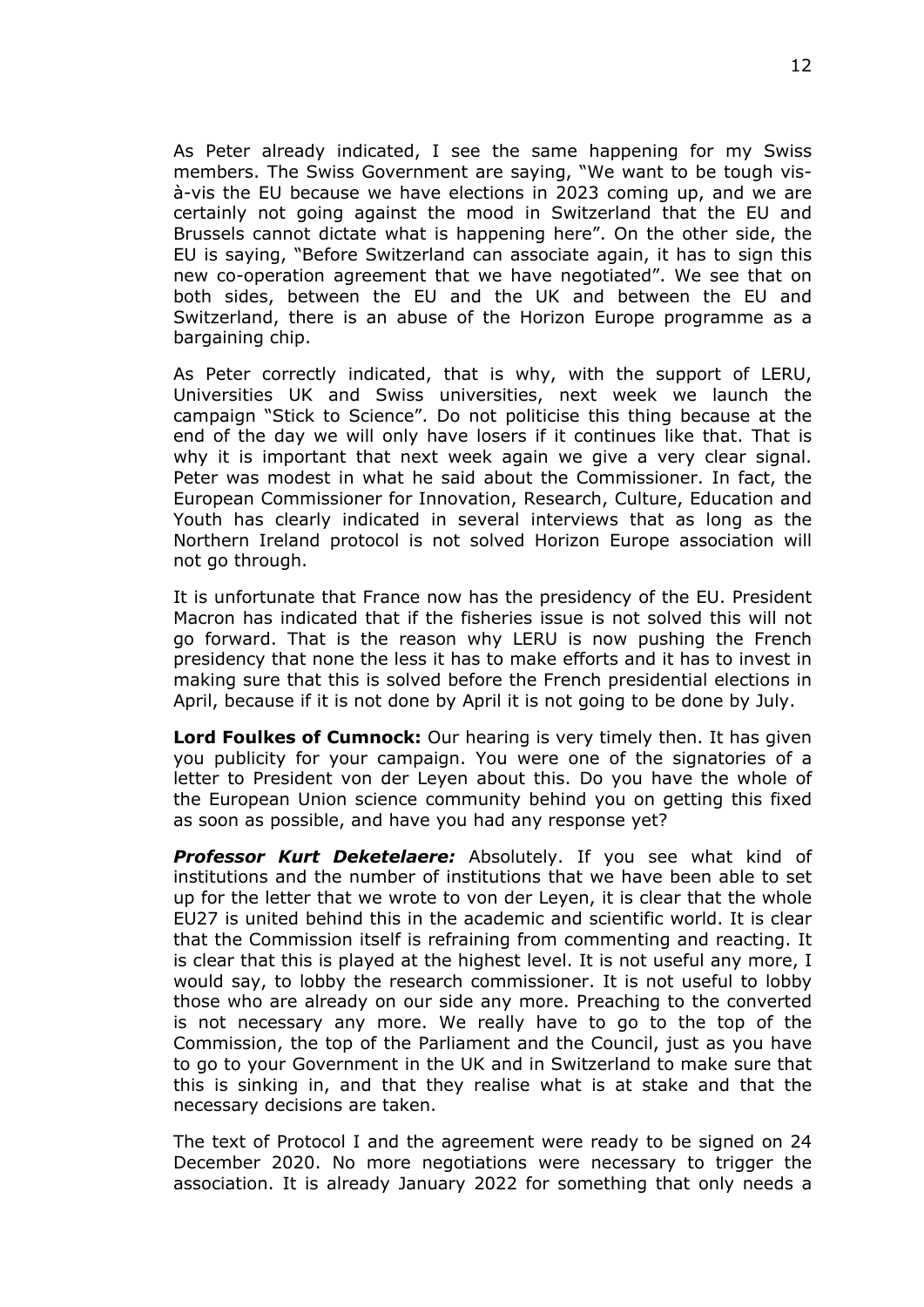signature. We need to end the political game. We need to end the politicisation of something that threatens the fantastic scientific community in the UK and in the EU. We are both going to lose.

**Lord Foulkes of Cumnock:** Thank you all very much indeed. Maybe once we get those signatures, we can have a party, but within the guidelines, of course.

*Professor Kurt Deketelaere:* My pleasure.

**The Chair:** Thank you very much indeed. I am sure Lord Foulkes was a very naughty boy in earlier times.

**Lord Foulkes of Cumnock:** It will be a work event.

**The Chair:** We move on to Lord Faulkner.

Q6 **Lord Faulkner of Worcester:** I am going to follow up that very interesting set of answers from Kurt just now and particularly ask our two British friends, Robin and Peter, what the implications for the science and research sectors will be if there is a further delay or, heaven forbid, a non-association. What is going to happen to our sectors?

*Professor Robin Grimes:* Do you want me to start?

**Lord Faulkner of Worcester:** Please do.

*Professor Robin Grimes:* The evidence is quite clear. The Government have a science superpower ambition. I do not think that is achievable without a very strong commitment to international scientific collaboration, and Horizon Europe is the world's largest multinational research funding programme. That answers that quite clearly.

Remember, we are also in a race. If we look at the global commitments to increase domestic R&D budgets, they tell us the same sort of story. The new German coalition—I have just collected this data—is committed to increase government spending on R&D to 3.5% by 2025. China's fiveyear plan has a 7% year-on-year increase. The US is investing an additional \$250 billion in the core science and technology budget. I can say the same things for France, Spain and Sweden, for example.

I can provide that data afterwards. The OECD average R&D proportion as a function of GDP has risen from an average of 2.4% very significantly. If we are to speed up that science superpower, we have to be associated with programmes that allow us to collaborate with other nations that have the same ideas.

**Lord Faulkner of Worcester:** Thank you. Peter, I imagine you concur with that.

*Peter Mason:* Yes, absolutely. For all the reasons that Robin outlined, certainly, non-association would make realisation of that objective harder. One critical aspect that we hear a lot from our members is the importance of the stable and reliable and, over time, increasing pot of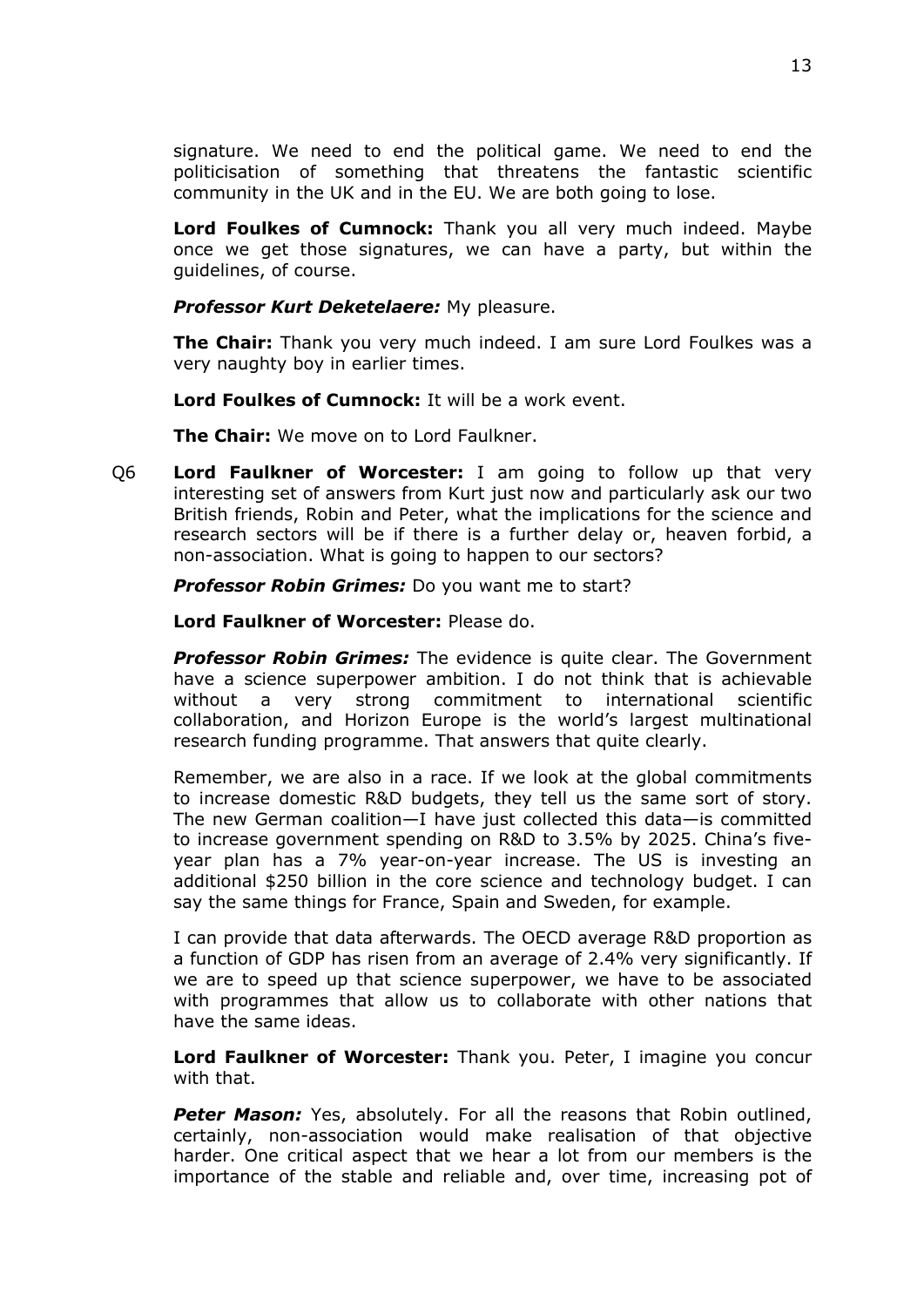funding that Horizon represents. Horizon operates on a seven-yearly budget cycle according to the multiannual financial framework of the overarching commitment of the EU, which is far longer than the UK's spending review period. There is the loss of practical reassurance that there will be long-term funding available for sustainable investments in collaborations, which, as Robin has explained, is clearly very important.

We would have to find new ways to demonstrate scientific leadership. If we were not to associate, there would be other ways in which the Government would seek to develop new international funding arrangements in specific geographies and specific disciplines, but the scope of that potential leadership would be limited compared with what we have on the table with Horizon. Another point is the attractiveness of the sector to global talent. The point has already been made, but that really would take a hit without access to EU funding. We know anecdotally that a large proportion of the researchers who access EU funding in UK institutions are EU nationals, and that more broadly there is a strong cachet associated with those awards. I cannot say that having to do this through the domestic funding system would not be possible, but it would certainly be a challenge. It would take time to develop and articulate that offer and explain to a global audience its broader appeal. It certainly would complicate that objective.

**Lord Faulkner of Worcester:** Kurt, presumably you want Britain to be part of it, and the EU science and research sectors would be the poorer if Britain was not part of it.

*Professor Kurt Deketelaere:* Of course, that is clear. Just as it would be much more difficult for the UK to realise its goals, it certainly would also be the case for the EU. Let me again make the link with Switzerland. When Switzerland was kicked out of Horizon 2020 for a number of years, initially the Swiss thought, "We have money enough. Money is not a problem. If we are not able any more to participate in Horizon 2020, we will pay for it ourselves". It is a country that is much richer and has a much better budgetary situation than the UK at this point in time.

In Switzerland it was not, at the end of the day, a question of money; it was a question of collaboration—the people who are involved in all of that—to realise the goals that the country is pursuing research and innovation-wise. At the end of the day, Switzerland came back, lobbied enormously to be back on board not only for the money—the money was not really the problem—but for the prestige, the collaboration and the exchange of people that is crucial to make sure that we have the necessary brains to create a solution for all the challenges that we are confronted with.

**Lord Faulkner of Worcester:** I can understand why you say money is not a main objective, but would it be the case that if this delay goes on the British financial contribution to the Horizon Europe programme will be reduced? Will you give Britain some money back?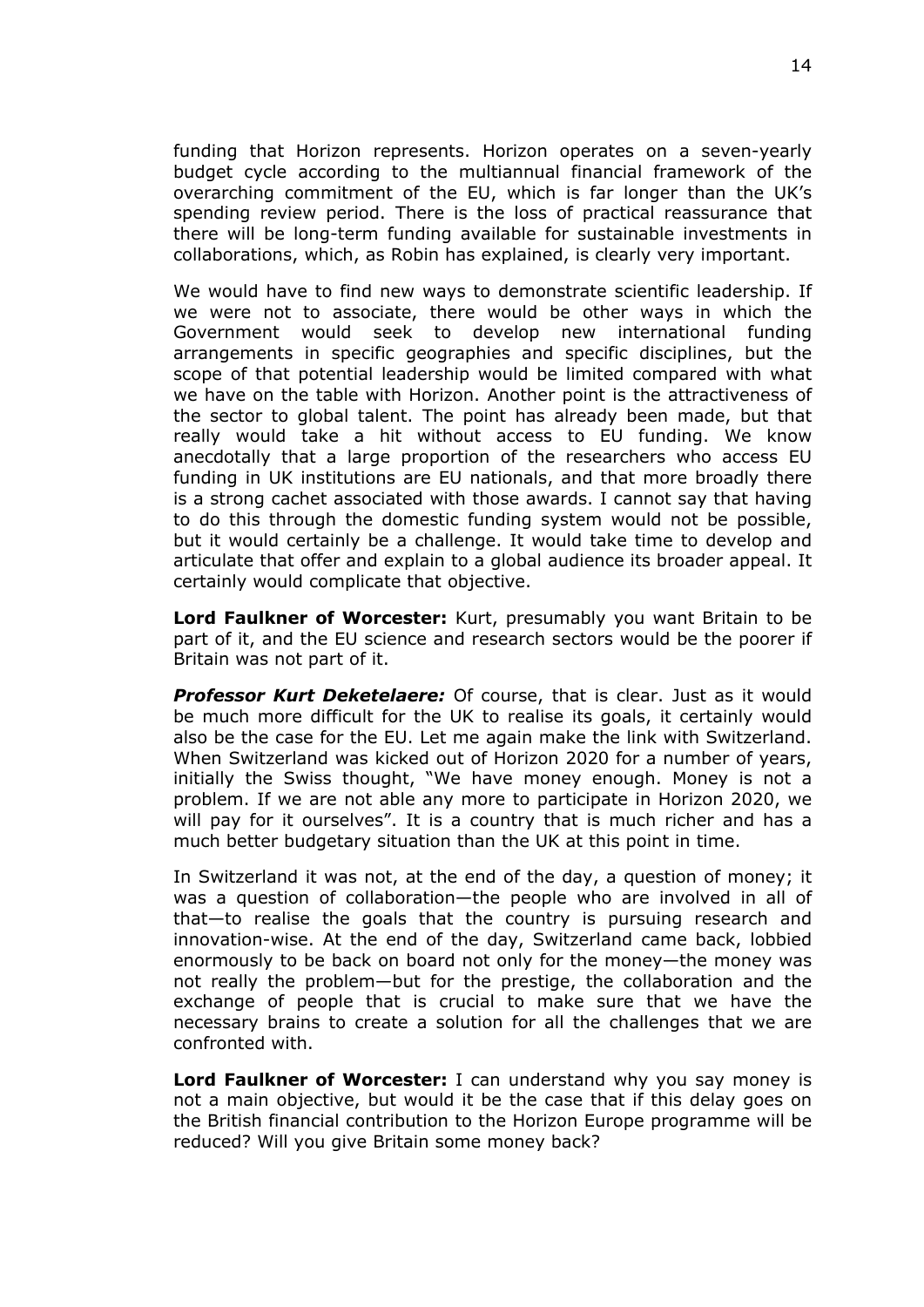*Professor Kurt Deketelaere:* That is a very tricky one. When you see in Protocol I how many articles are dealing with the financial issues, it is not for me, as a lawyer, to speak about whether there is a reduction or not. That is part of the negotiation that is still going on. If at the end of the day a certain reduction would be the final element necessary for a solution, I think everybody would be happy with that. In the first place, the rules of the game, as embedded in the protocol, have to be applied.

**Lord Faulkner of Worcester:** I am sure that you will all agree that prolonged delay makes the eventual association much less valuable for all parties concerned, particularly in value for money, certainty for the sector and the wider benefits of collaboration. I suspect it is a yes from each of you on that one.

*Professor Kurt Deketelaere:* That is obvious because researchers, labs, faculties, departments and universities cannot drag this on for years. They will look for other partners because of course the money is important, and the continuity of labs, of departments and of faculties is, in a number of cases, dependent on that. Secondly, people want to invest in collaborations, in teams and in partnerships, and if that is not possible any more, or at least not in an acceptable way, with the UK, unfortunately, people will look for other partners.

*Professor Robin Grimes:* Can I add to that? I agree with Kurt very much that, if you miss out at the beginnings of the programme, it is just a bit more challenging to get into the networks as they form and as they develop. On the cost issue, it is so much better not to have that as an additional thing that we need to negotiate and think about, which then muddies the water a little bit further; it is better to associate at the beginning and not have those additional challenges to overcome.

#### **Lord Faulkner of Worcester:** Thank you.

Q7 **Lord Tugendhat:** The first part of my question about any steps the United Kingdom Government could or should take to resolve the impasse was covered by Lord Foulkes's question and the answers that arose, so I will not go back over that ground. Let me address a question to Professor Grimes and Peter Mason. In the event of a long delay, or indeed in the event of non-association, what alternative options do you think the United Kingdom Government should pursue? Which of you would like to take that up?

*Professor Robin Grimes:* That is an extremely long question. We are in a position at the moment where it is entirely understandable that the Government will be, and must be, considering plan B options. There is also a time when they can be looking at the evidence, trying to accumulate the evidence, that they understand better the benefits of association and what they would be trying to replicate, because we would be in a position of having to think about the long-term evolutionary advantages that I have talked about already. In fact, it remains quite clear to me that focusing on association is the important thing.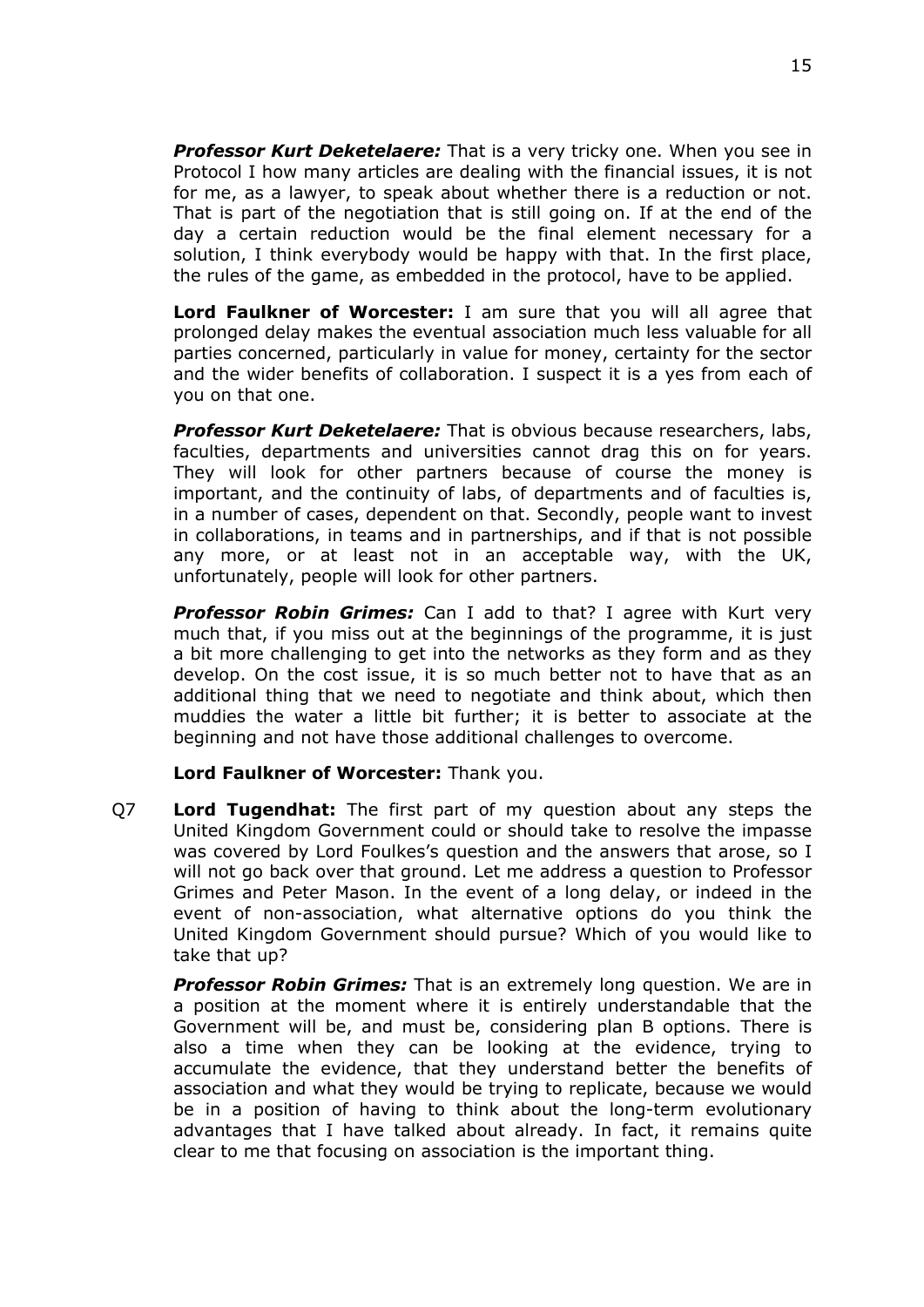*Peter Mason:* I absolutely agree that association needs to remain the core priority. Our position is that there are measures the Government should be taking in the short term to maintain the confidence of the scientific community in the UK and in Europe while ramping up plan B preparations in the background, so as not to preclude the option of associating prematurely. One of the important things from our perspective is expanding the financial safety net that we discussed previously. As I say, at the moment, that still covers a rather limited numbers of calls, and our view is that third-country participation participation on a self-funded basis—will be a core part of plan B in the event that we do not associate, so all the better that we try to enhance the certainty that researchers at home and abroad have by expanding that as soon as possible.

Not to get too technical, there is also a question about how we treat bids that have already been submitted, as UK researchers are currently considered eligible for bids, and that would be caught in limbo if nonassociation were confirmed. There are a number of flexible mechanisms that we would be looking for, to protect and stabilise the system at the point at which non-association were to be confirmed, through uplifts to other parts of the funding system. If possible, it would be some form of expanding the option that UKRI currently offers to allow grantees to bring in international counterparts to bids, the co-investigator option, and a particular focus on uplifting existing grants and fellowship schemes.

Then I suppose there is the question of the longer-term plan B and the vision that the Government are fleshing out for what a landscape in which we were not associated to Horizon would look like. A few elements need to be considered there. One would be the talent offer, which I think we talked about previously, and how we would articulate that to the world as something that was globally attractive and would maintain the excellence-led, bottom-up approach to funding that the EU system currently affords.

A growth in the scale and scope of system-to-system funding agreements would be a key aspect of plan B. It would be looking at ways in which international business investment can be leveraged through existing or new public funding, and looking at the way in which internationally collaborative PhD education can be supported between UK institutions and international institutions. There could be new ways of funding the shorter-term mobility that currently is provided for through the Marie Skłodowska-Curie Actions. There are a lot of different directions in which we would want to take this planning.

To reiterate the point I made at the start, clearly, we would like to be in a situation where none of this is needed, and to put off making that decision any earlier than is absolutely necessary. In our view, the added value that we talked about before still by far outweighs any benefits of the plan B approach.

**Lord Tugendhat:** Thank you. I think that is about that.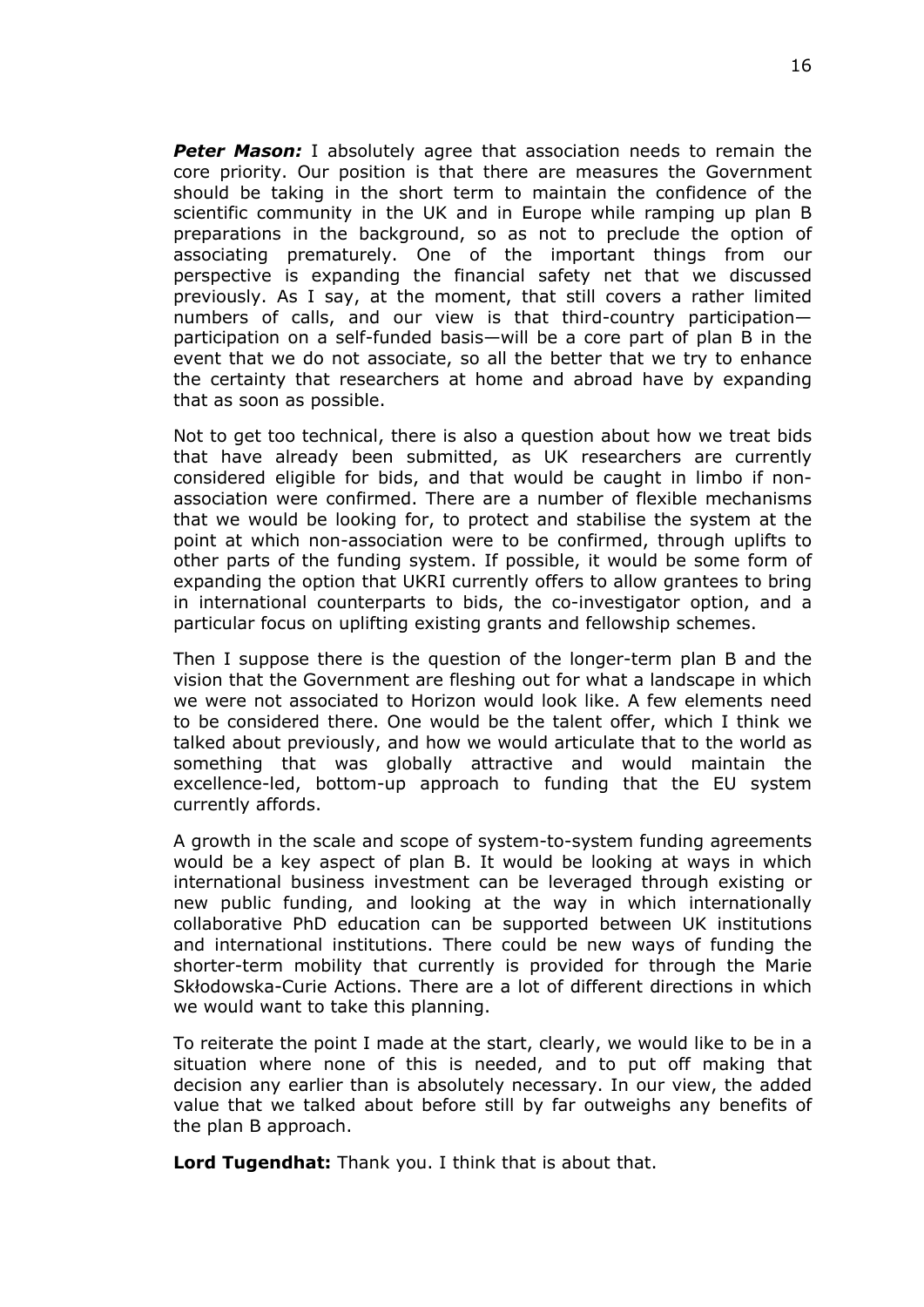**The Chair:** It was a surprisingly long answer to a short question. We move to Lord Trenchard.

Q8 **Viscount Trenchard:** It is very clear from what you have all said to earlier questions that you all consider that the failure for the association agreement to be implemented is as a result of its being used as a bargaining chip by both sides, and that obviously works to the detriment of scientific development both in Europe and in the UK. Given that you have also said that you prefer plan A to any plan B because plan A is obviously better, how hard are you trying, given that 13 months have passed, as you told us, since the association agreement was ready? How much engagement have you had with the UK Government, and at what level, in the case of Professor Grimes and Mr Mason, and, Professor Deketelaere, how much engagement with the European Commission and at what level? For example, who have you seen this year? What kind of reaction are you getting in your recent meetings? Could I start with Professor Grimes?

*Professor Robin Grimes:* The Royal Society, along with other key figures across the sector, signed a letter to Lord Frost urging the Government not to allow wider political disagreements to impact on association. We have been writing to Ministers. We regularly meet BEIS Ministers and officials to discuss the details, in particular of the benefits of plan A versus the things that we have heard about already on plan B. It is encouraging to see that the higher education association is at the top of the Science Minister's priority list for the new year. There has been an awful lot of talking up of plan B, and we need to balance it and understand it against what we have with association.

#### **Viscount Trenchard:** Thank you.

*Peter Mason:* Thank you. Similarly to Robin, we have had wide-ranging engagement with the UK Government. We have written various letters in the past months to the Science Minister on this issue and have had regular engagement with him and senior officials, including through the Senior Stakeholder Forum, and we are reassured by the Government's position, which is that they are ready to associate as and when the agenda item is brought forward by the Commission.

It appears, at least from where we are sitting, that the hold-up seems to be on the Commission's side. From that perspective, we think that we are in a similar position to the Government on this particular issue. It is worth noting that we have made representations to the EU institutions as well through our EU umbrella body, the EUA. The line that they are completing their eternal processes continues to hold.

**Viscount Trenchard:** Professor Deketelaere, presumably, you have been in close communication with the Commission. Do you find it receptive to your concerns?

*Professor Kurt Deketelaere:* As I indicated in one of my previous answers, we have been doing everything we can—letters, press releases,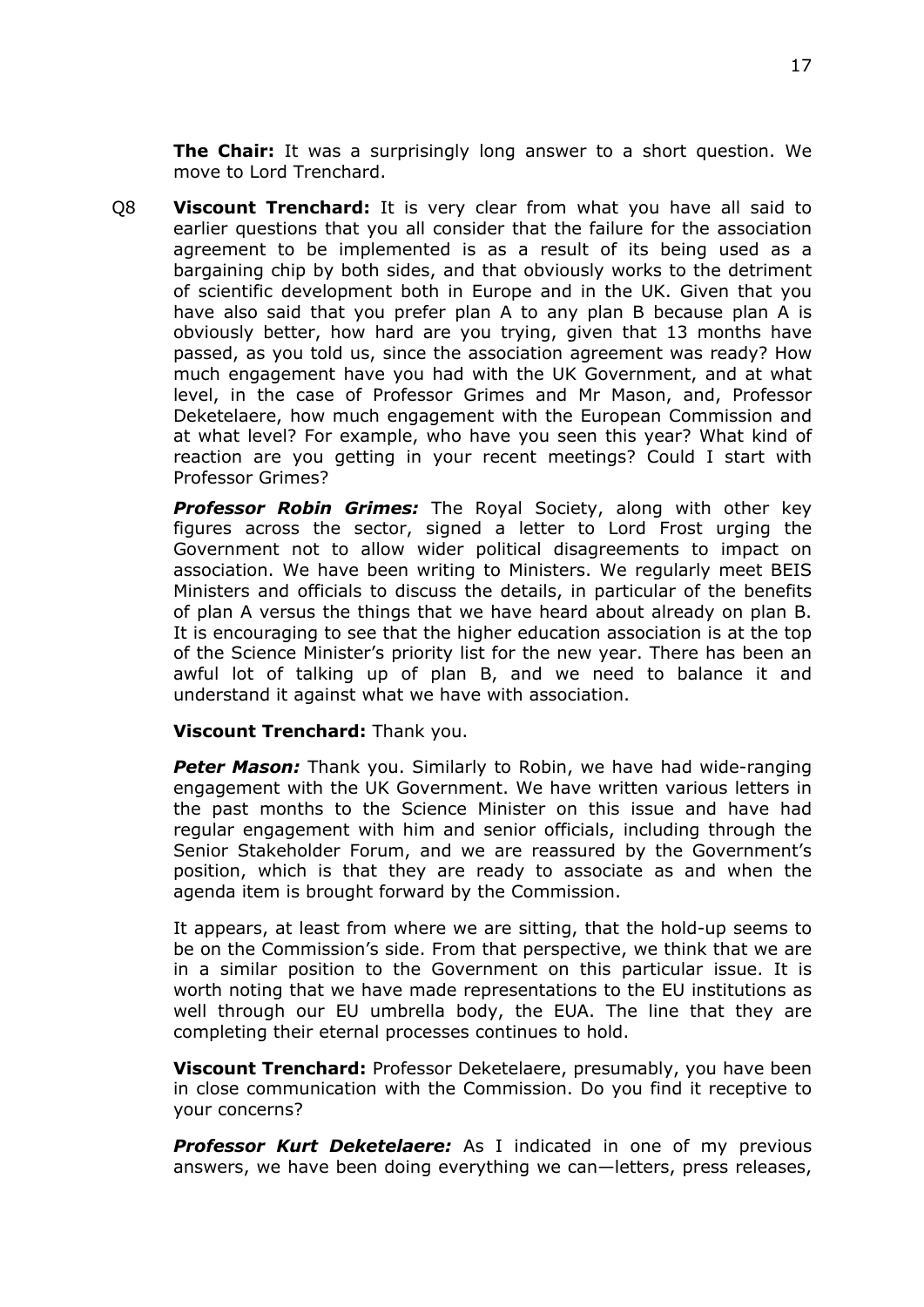media campaigns, including the one that was announced for next week. As I indicated, preaching to the converted is behind us. We have been doing that for months. We really focus on the top of the Commission, the Parliament and the Council, because at the end of the day we are still confronted with the argument that we saw during the negotiation of the agreement—namely, that a specific deal solving the research file is not the negotiating strategy of the Commission, the Parliament and the Council. They want an overall agreement, and they do not want to preempt in favour of research, and that is, of course, the problem.

We have two authorities, the UK Government and the EU bodies, saying, "We are in favour of signing up to Horizon Europe", but on both sides nobody wants to take the first step. That means that nobody wants to give up on the specific demands that have come up after they agreed on the agreement on Protocol I. That is the problem that we are confronted with. Let us wait and see which will be the first to give up on their additional conditions.

**Viscount Trenchard:** That is very interesting. It is interesting to me that none of you has mentioned the Specialised Committee on Participation in Union Programmes, which I think met in December. Do any of you have any confidence that this specialised committee will have any effect and will work expeditiously to finalise UK participation? Do any of you know about the Committee?

*Professor Kurt Deketelaere:* We certainly know about the Committee. We know that it had its first meeting. We have been sending messages to those people. There has been no reaction at this point in time. In our lobby strategy, we focus now primarily on the French Government because, as president of the EU for the first half of the year, if something is to move on this, it will have to come from the French presidency of the EU. Obviously, all Member States, all EU27, will have to agree if some flexibility and commitments are taken by the EU versus the UK that were initially not agreed on in the framework of the agreement and Protocol I. That means that within the Commission people in research and innovation take note of what is going on, but they have absolutely no influence on this. We are looking primarily to those who politically can make a difference now.

**Viscount Trenchard:** Okay. Peter Mason, do you have any confidence in the specialised committee, and are you engaging with it?

*Peter Mason:* My understanding of the specialised committee is that it is a technical body convened with the explicit purpose of adopting the protocol. As Protocol I has already been agreed in draft as an annexe to the TCA, our understanding is that that process should be rather swift; it is really a rubber-stamping once the political will exists, as Kurt alluded to. The priority, as Kurt said, is to secure the political will of the EU institutions, and then we believe that there is no reason why this should not happen expeditiously.

**Viscount Trenchard:** Thank you very much. Professor Grimes, do you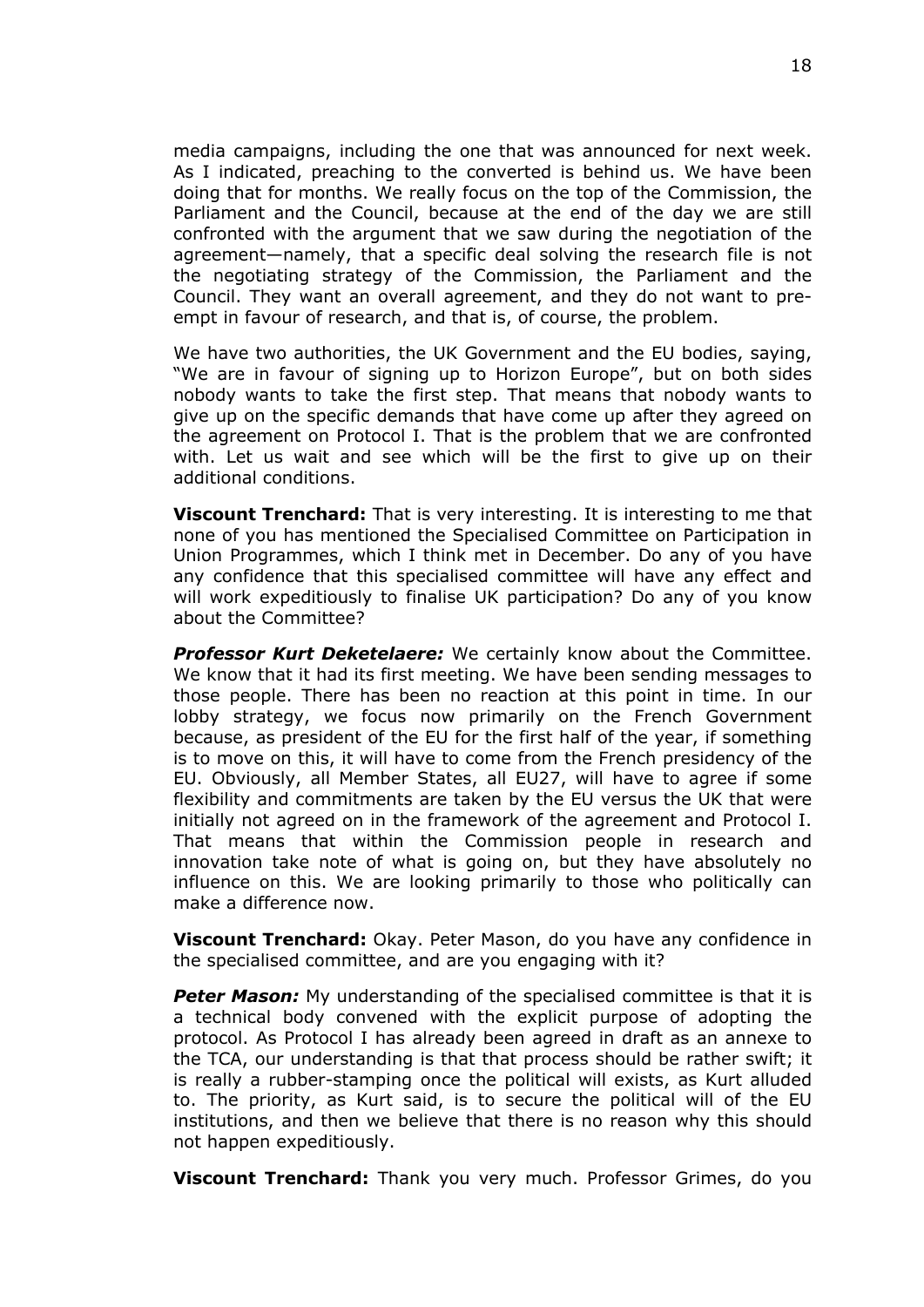have anything to add?

*Professor Robin Grimes:* Not really, no. I completely agree. Of course, we stand ready to engage if we are asked, but my colleagues said it all.

**Viscount Trenchard:** Thank you very much.

**The Chair:** Thank you very much, Lord Trenchard. We move to the very patient Lord Wood.

Q9 **Lord Wood of Anfield:** Thank you very much. The discussion has been dominated by Horizon, but I want to open it up a bit more and ask whether there are other priorities in the broader relationship and what they might be. What other aspects are you focusing on—data flows, mobility of people, other issues of mutual recognition perhaps? Perhaps Peter can start. What are the other things that are on your in-tray related to this, or not even related to this?

**Peter Mason:** First, Horizon is clearly the most pressing matter arising from the trade and co-operation agreement, from our perspective. Mutual recognition of professional qualifications would be second on the list and certainly an area that has significant repercussions for student recruitment and transnational education. I suppose by contrast with Horizon this is a matter that we now need to work through on a national, regional and professional basis. Work is going on at a different level on that front. Data adequacy is very important for us. We are reassured that there is agreement with the Commission, or the Commission has granted that status to the UK.

The only other thing I would note is that we are alive to the risk of further disruption stemming from any further breakdown in the political relationship. It is difficult to plan for that eventuality because there is no clear route for the retaliatory steps that would be taken on either side. Obviously, we hope that we do not come to that. It is a difficult outcome to plan for. MRPQ is probably the other major issue on our agenda at the moment.

**Lord Wood of Anfield:** Thank you. Professor Deketelaere, do you want to say anything?

*Professor Kurt Deketelaere:* Yes, I would like to add to that. Horizon Europe is one thing, and it is, of course, our absolute priority, but if association takes place it is clear that we have to avoid divergent legislation in the UK and in the EU on all kinds of topics. I will mention a few. You already mentioned the flow of data and data protection. You know how obsessed the EU is with data protection at this point in time just look at the amount of data legislation that is pending in the European Parliament. There are also topics that we have been working on recently, such as dual use, export control and things like that. If association takes place but the UK diverges from EU legislation on those issues, we have a problem.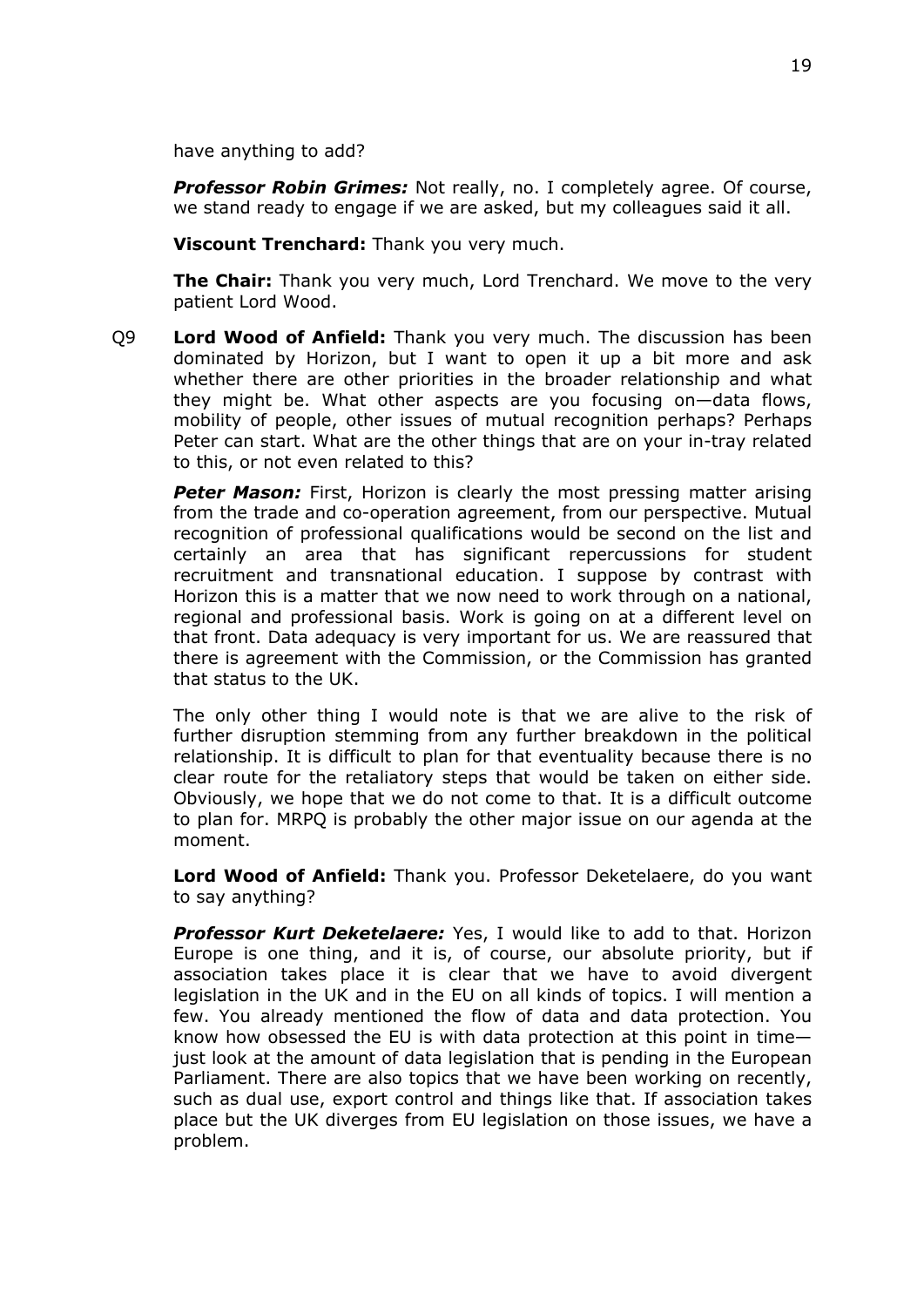It was announced on Monday that, seemingly, you will have a Brexit freedoms Bill proposed in which the UK Government would aim at a kind of flexibility on all the EU legislation you have adopted through the trade and co-operation agreement, and that you would now like to take a much more flexible approach on all kinds of issues. That is to a certain extent worrying because, even if you associate, the EU will ask you for the same level of protection—for example, with regard to data, IP, dual use and export control. Pushing for association is one thing, but at the same time it is clear that there should be a kind of framing of, or reluctance to have, flexible legislation on all kinds of issues that will make co-operation much more difficult.

**Lord Wood of Anfield:** Thank you. You raise a fascinating question about whether the mechanisms for ensuring continual alignment exist in any area, let alone in the area of research—

#### *Professor Kurt Deketelaere:* Absolutely.

**Lord Wood of Anfield:** —and whether that would be constraining of precisely the freedom that Brexit was designed to bring about. That is the Catch-22. Professor Grimes, do you want to add anything?

*Professor Robin Grimes:* To do research, you need two things: the people and the data, and you need to be able to exchange those to develop teams in order to have an impact. I completely agree with my colleagues on that.

There are one or two other areas as well. We have played a very active role in Euratom research and training activities. The International Thermonuclear Experimental Reactor, ITER, is another example. There is the Copernicus Earth observation programme, and there are the satellite, surveillance and tracking services. There are many other small things as well, but they all mount up.

**Lord Wood of Anfield:** Thank you very much for your answers.

**The Chair:** Thank you very much. Our most patient colleague is Lord Lamont.

Q10 **Lord Lamont of Lerwick:** My question is for Professor Grimes and Peter Mason. It is a rather different sort of question. You have made very clear the absolute importance you attach to Horizon and you have described it as the largest collaborative scientific programme in the world. I totally accept that. I am not trying in any way to question it.

I am interested in the potential opportunities for UK science and research elsewhere in the world. In November 2017, we signed an agreement with the United States on scientific co-operation, which was added to in September 2020 and then in 2021 in Cornwall, where President Biden was present with the Prime Minister. They signed another addition to the Atlantic charter. The spokesman for the White House said that both nations have set out their ambition to continue to lead the world in R&D, and there were lots of references to AI and pharmaceuticals, where there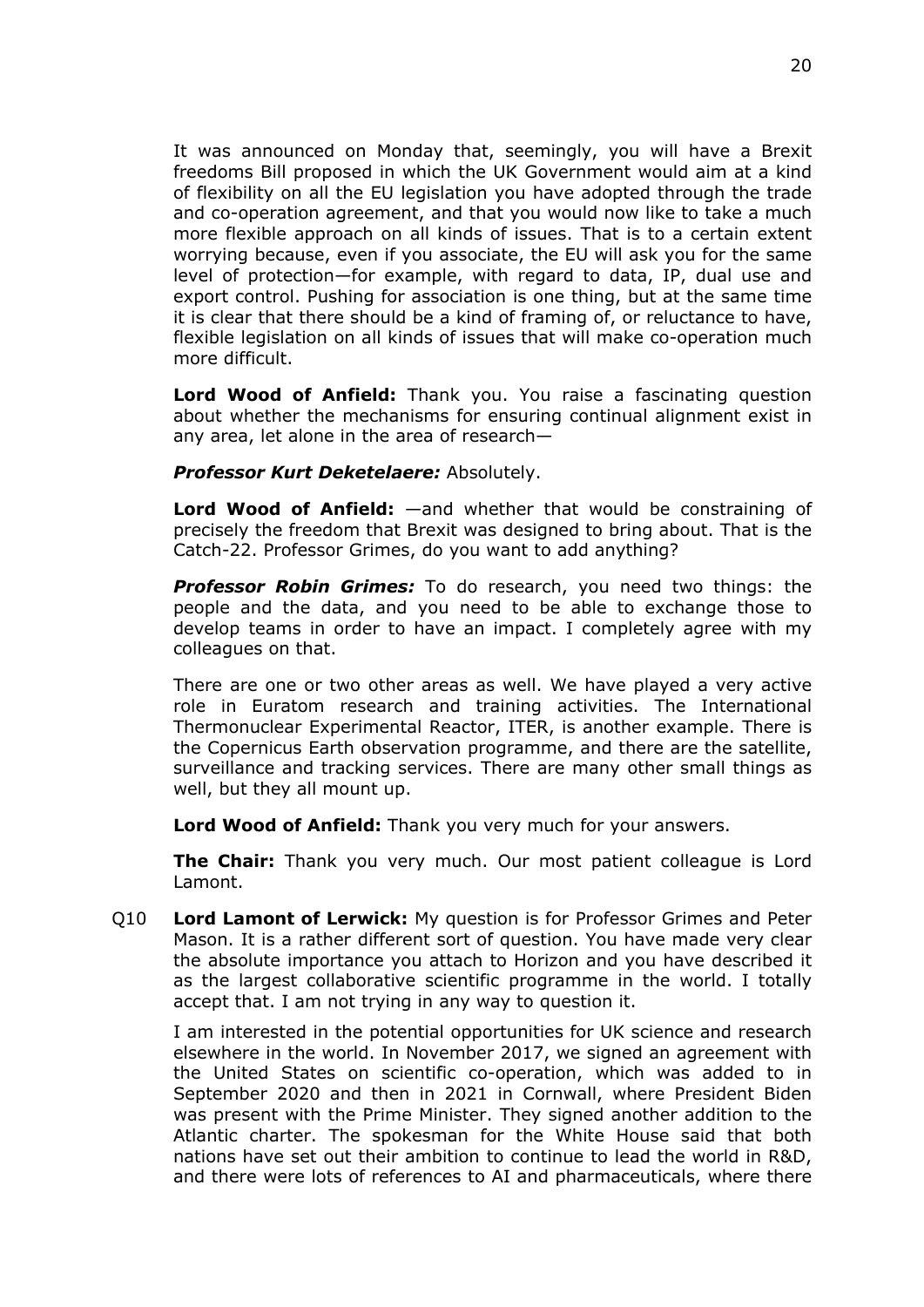is a lot of co-operation with America. What do you see as the other opportunities in the world for science and R&D?

*Professor Robin Grimes:* It is not a question of either/or.

## **Lord Lamont of Lerwick:** I agree.

*Professor Robin Grimes:* It is true; we have tremendous collaborations with countries all over the world and always have had. The country that we write more publications with than any other is, as you rightly identified, the US. As a function of time, as the ecosystems of science expand through many other nations in the world, we have seen that the EU in particular has increased the amount of research and excellence in research—the sort of research that we really want to be involved with disproportionately to that extent. We need to join Horizon Europe, but, of course, we also need to collaborate with the United States and with many other countries around the world. It is part of our overall increase in capacity of science. Certainly, the Horizon programme and collaborations with Europe will remain a core part of that.

### **Lord Lamont of Lerwick:** Mr Mason?

*Peter Mason:* I agree with all of that. The Government have set out their objective to be a global science superpower. Clearly, there needs to be a commensurate increase in the R&D budget to achieve that. Universities are very supportive of that agenda.

Universities are international beacons for the UK in respect of their role, both as far as research collaboration is concerned and their soft power and the role that we play in educating people across the world, in the UK and through transnational legislation. There is an important role for institutions to play in the global Britain agenda as well, as articulated through the integrated review. We certainly support the Government in that mission. As Robin said, these are not either/or. Universities are inherently flexible to pursue opportunities wherever they can be identified. In that respect, we are keen to be a part of the global Britain agenda.

# **Lord Lamont of Lerwick:** Thank you very much.

**The Chair:** Thank you very much for what has been a very interesting session. I think we have all certainly found that. The committee will of course need to meet in order to discuss our consensus view on what we have heard and what we should be doing about it. We all heard very clearly from all three of you the need to depoliticise this issue, and we all heard very clearly that association of the UK with Horizon Europe was a win-win, and that we are all the losers as long as that does not happen. That is very interesting, strong evidence from the three of you, and therefore I am very grateful indeed.

You promised us, I am afraid, some metrics earlier, and you promised Baroness Couttie some further data. We would be very grateful if you could send that on to us, to our secretariat, so that we can familiarise